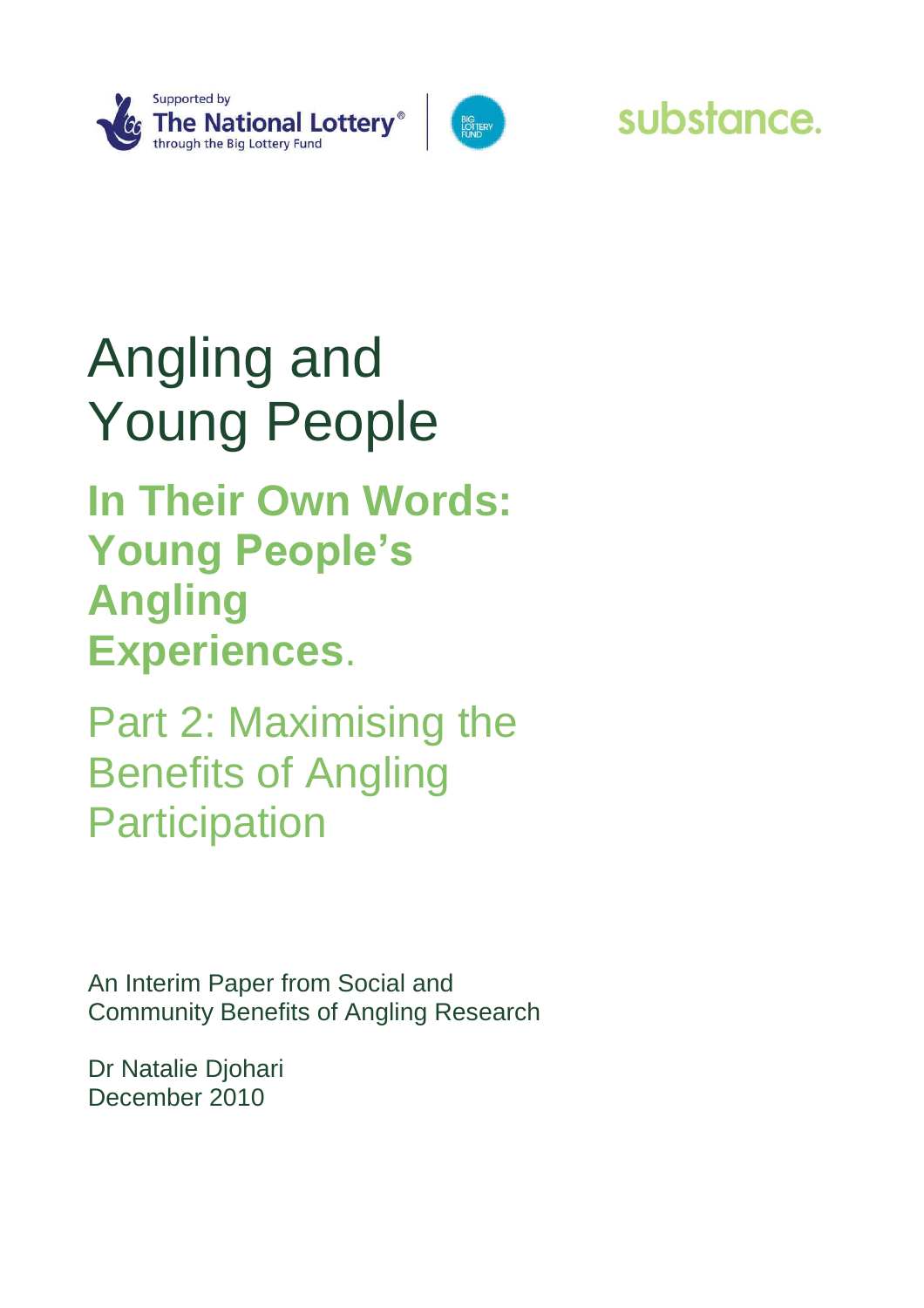### Part 2: Maximising the Benefits of Angling **Participation**

#### **Introduction**

This report focuses on the barriers to participation identified by young people. The preceding report, *The Wellbeing Benefits of Angling Participation,* demonstrated that young people derive multiple benefits from angling. This can include the development of confidence and self esteem, supportive social relationships, as well as reintegration into communities and facilitating a sense of belonging often missing amongst young people.

Understanding which aspects of angling participation young people value most should help plan future angling developments, but it is also important to consider what barriers to participation currently exist. For many young anglers, the opportunity to go fishing is integral to their ability to manage their own wellbeing. Recognising the barriers to angling participation and attempting to relieve them where possible is essential to supporting young people's continued participation in angling as well as assisting them to cope with the stresses and challenges they encounter in life.

This report draws on qualitative fieldwork between May 2009 and November 2010 and interim findings from our Young People's Angling Survey. The angling survey remains open until September 2011, but for the purpose of this report we have used findings from the 183 responses received by Nov 2010. As covered in Part 1, respondents to the survey came from a range of social-economic backgrounds and were between the ages of 5-18. The respondents indicated that they were mostly coarse anglers (81.7%), with sea 9.5% and game 8.9% (n=169) making up the rest.

This report considers the barriers to angling participation that young people themselves have identified. It focuses on:

- Angling venues
- Junior angling clubs
- Coaching events
- Access to information
- The cost of fishing

The report makes a number of recommendations for minimizing these barriers throughout the document.

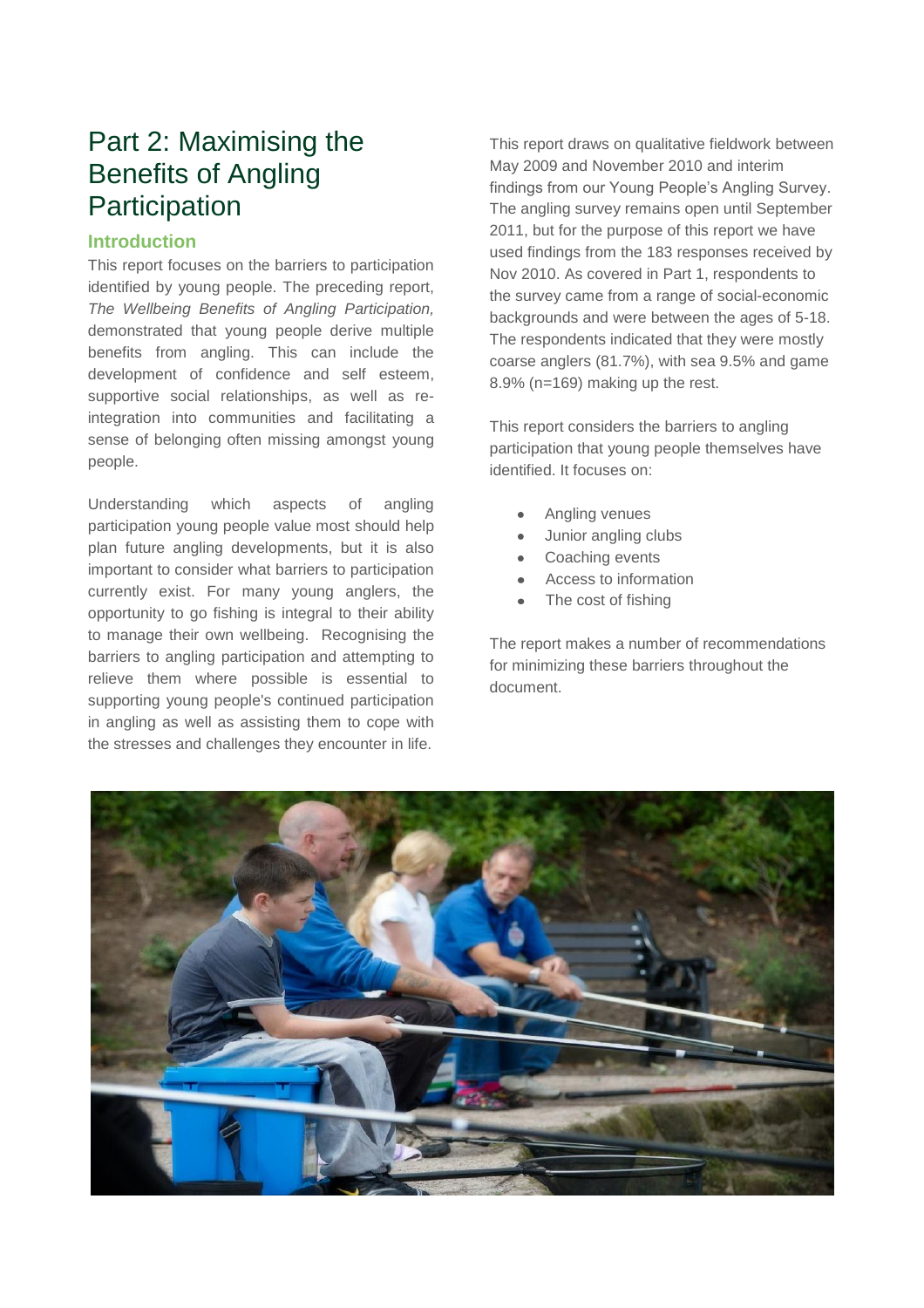#### **1. The barriers to young people's angling participation**

Young people are clear that they would like more opportunities to go fishing. In our survey **95.8%** (n=168) said they would like to go fishing more often. However 28.3% disagreed and strongly disagreed with the statement *"it is easy for me to go fishing when I want to".* So what stops young people angling as much as they would want?



Lack of transport and not being able to get to venues on their own (**46.2%**), lack of time often due to other commitments such as school/college (**43.7%**), having no one to go with (**32.3%**) and the expense of fishing (**20.9%**) were the top four barriers to fishing participation identified by young people (n=158). Our interviews and open ended survey responses showed that often it was a combination of these factors that conspired to prevent young people being able to fish as often as they wished.

*"[It's] not a problem for me personally, but working in a tackle shop, you get to hear many stories from young anglers, mainly about not being able to afford things, and the lack of events for young*  *anglers, such as small matches. Matches on a Sunday are a problem for many as it is a school day the next day. These should ideally be run on a Saturday or on a Friday evening. BUT by far the problem that most youngsters I talk to mention is the inability to get to venues to fish as parents are busy. This is not helped by the fact that many parents do not fish."* (Male 18)

While little can be done to counter the lack of time young people have for recreational activities, it is important that when they do find time to go fishing, participation is made as accessible as possible. As the previous quote summed up, the main barriers that need to be addressed relate to getting to venues, lack of events, the cost of fishing, and recognition of the extent to which young people's angling participation has come to rely on willing, supportive parents.

#### **2. Finding the right venues**

It is little surprise that young people cited lack of appropriate venues as a major obstacle to participation. Their venue responses highlighted a distinction between:

- not having adequate transport to get to fishing venues
- not being able to go unaccompanied by an adult
- not being enough local junior clubs in their area.

#### **2.1 Getting to fishing venues**

Getting to fishing venues is a problem for many young people. At **46.2%** *"no transport/can't get there on my own"* was the top barrier to participation cited by young people in our survey (n=158). Many still water fisheries, particularly commercial fisheries, are located in out of town areas. Young people often mention that they have to go by bike, take equipment with them, and often walk long distances from trains or bus stops.

Parents, and young people themselves, tend to see commercial still water fisheries as safe. Unlike fishing a river where parents may be unsure of their children's exact whereabouts and where there may be less people around to keep an eye out for them, commercial still water fisheries are often contained areas with an adult usually on site. If young people get into difficulty they know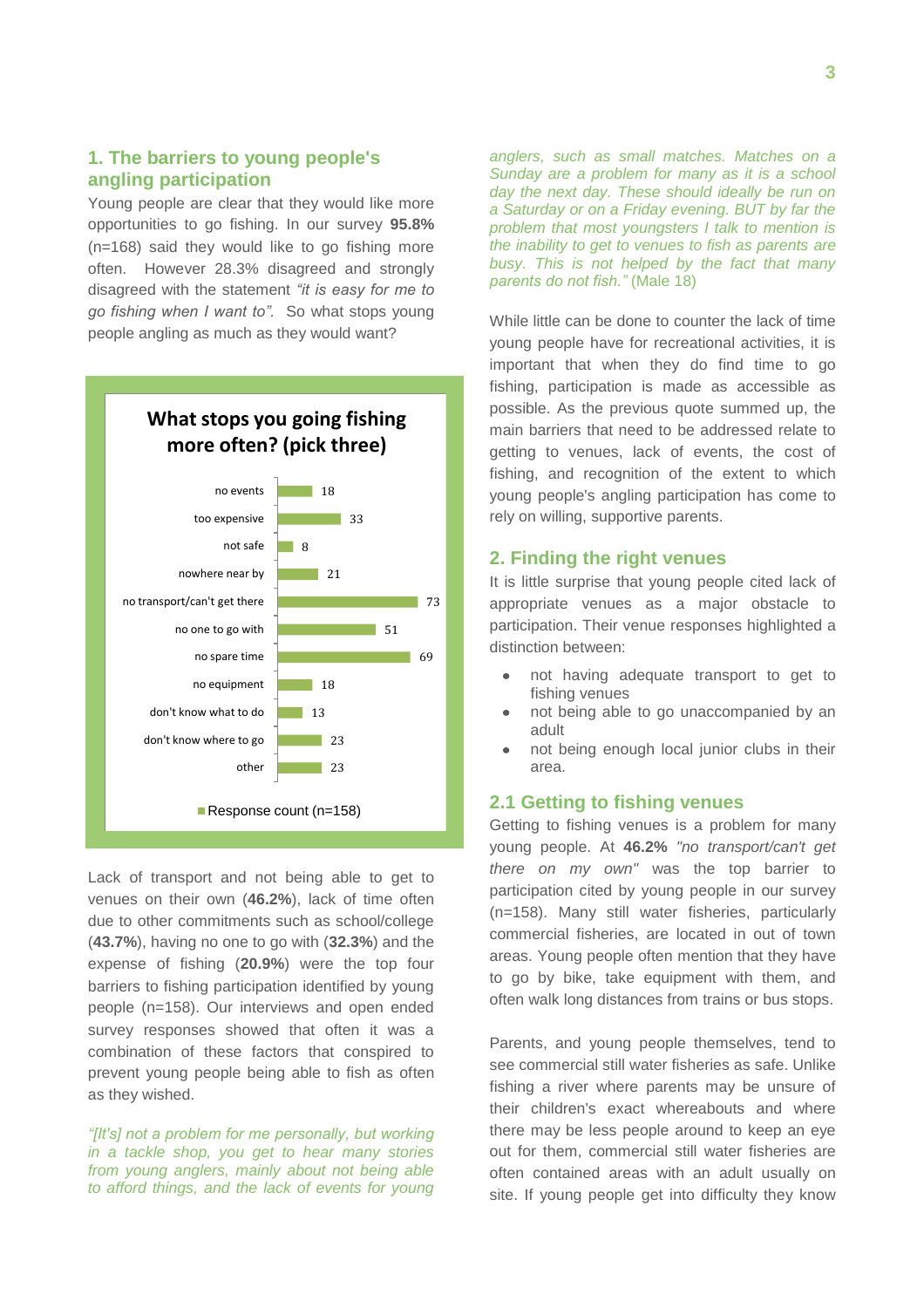there is someone they can ask for assistance.

But while many parents willingly take their children to out of town fisheries, the inability to get to such places on their own restricts young people's ability to participate further. Young people are clear: providing safe, locally accessible venues, or at the very least public transport to get there on their own, is critical to increasing participation.

#### We asked *"What could be done to improve young people's fishing experiences?"*

*"Free places to fish within walking distance. I normally only ever go to a couple of ponds I know of that don't really have an owner and good fish in there. I go because it is easy to get to and I can get there on my own without having my parents take me". (Male 13)*

*"For the day tickets to be cheaper and a bus for easy transport to the local fishing places". (Male 16)*

*"Give us more places to fish in the city. There are very few places in the city that you can go. Like the park, people rob your stuff. I went fishing in the park once and got threatened with a gun. That"s why I never go. It was mid day. A fishery is safer because you don"t get these types going there, well you get them going but they don"t rob your stuff because there are other people there". (Male16)*

Providing, safe local fishing opportunities is the best way to increase participation because it allows young people the flexibility to fish when they want without having to rely on lifts from adults. Local parks in particular are ideal venues because they are usually central with good transport links. When organised properly parks can be safe places. The best examples have wardens, facilities such as toilets, safe open aspect waters where young people are visible to the many people that use the area, and the exceptional ones have junior angling clubs or regular coaching/match days.

*"Lots of parents find it hard to let young people out because they"re afraid. But Stanley Park has transformed a lot. It used to be a more dangerous area, but now it has a city watch van, cameras. It"s safe even to pass in the early evenings and*  *that"s made a big difference. I go there now and so do the other lads because it is safe. There's lots more people go fishing there now. Before it was done up, lots of people said they"d prefer to go to a fishery where they felt safer, but now the park is just as good really." (Male18)*

Making the most of community assets such as park ponds should be considered part of local strategies for improving not only young people's angling participation but also securing their wellbeing. A forthcoming report highlighting how Local Authorities can best utilise public waters will be available on the angling research resources website in early 2011.

#### **2.2 Adult accompaniment and young people's changing needs**

Our survey found the third most common barrier to fishing was having "*no one to go with"* (**32.3%**). This statement is a little more complicated than it appears and relates to two slightly different issues. While younger children want and need someone to go fishing with them, older teens often state that they would rather go on their own or with friends but are restricted by requirements to be accompanied by an adult.

*"There's an age limit, where I fish you have to be 16 to go on your own (Male 15)*

*More places to go by myself as most of the time you have to go with adults. (Female 13)* 

*The best thing about my club: wide range of pools & you are allowed to bring your friends. (Male 14)*

Providing for young people means recognising how young people's needs may change with maturity.

We asked young people to rate on a three point scale how important it was for them to spend time with friends, family or to be independent and able to do things on their own. (n=149)

- More of the younger respondents (**7-12 yrs**) rated spending time with family as very important.
- By **13 to14 yrs** this began to level out with spending time with friends and spending time with family becoming more equal in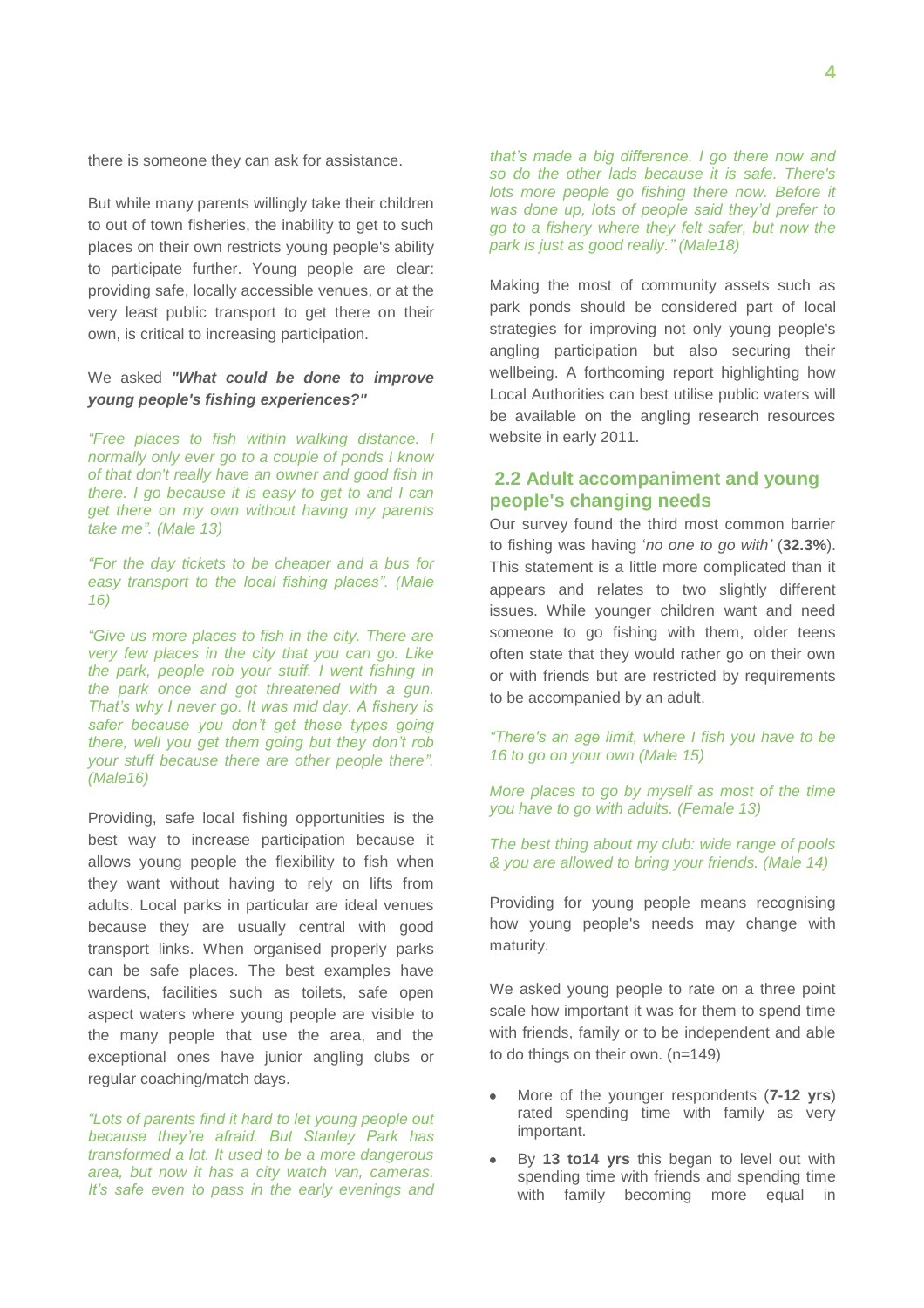importance.

- At **15 yrs** being independent and able to do  $\bullet$ things on their own becomes far more important although spending time with friends and family remains equally relevant.
- From **16 to 18 yrs** this gradually shifts so that being independent and able to do things on their own is on average the most important of the three followed by spending time with friends.

As young people become older they want different things from their angling experience. Priorities shift from spending time with family to more independent use of recreational time and spending time with friends. We see a similar trend when we considered who young people said they most often fished with by age group (n=157).

- **88.2%** of those aged **5-11** said they fished predominantly with a family member.
- This percentage gradually reduces as young people get older so that by age **15**, only **26.9%** said they fished with family, while **46%** said they fished with friends $^1$ .

Developing angling provisions that engage young people throughout their life course requires recognising i) the importance of family fishing for younger children and ii) the desired independence of older teens.

#### **i) Younger children and families**

Young children enjoy angling as a family activity and value the time they get to spend with their parents and carers. Making fishing venues family friendly, having family coaching days targeting mothers and parents new to fishing, and importantly advertising such events widely outside of the angling press, are all potential ways to get more families fishing with their children. Some young people specifically mentioned parents as a barrier to participation:

*"mum- she doesn't like being left on her own all the time" (Male14)*

 $\overline{a}$ 

*"having somewhere nearer to fish and if parent's were into it they could take me and go too" (Male 13)*

"mum doesn't like me going on my own" (Male 13)

Making angling into an activity accessible and welcoming to all family members can enrich young people's experiences and enable greater participation.

#### **ii) Older teenagers and independence**

Older teens are best catered for through fishing venues that are safe, easy for them to get to with their friends and allows young people to fish together or alone without an adult. It is understandable that many water owners fear the responsibility of allowing teens onto their premises unaccompanied and there is a negative perception of groups of teenagers across society. However it is important to recognise that the majority of young people are responsible when given the opportunity.

Clubs and commercial fisheries that do allow younger teens to fish unaccompanied often do so after they have established a relationship and assessed the young person's maturity through participation in junior clubs, coaching sessions or induction days. These venues help ease the transition from fishing with family to the more independent fishing young people want as they get older.

 $1$  The rest are accounted for by responses that included fishing alone, with school groups, clubs or "other".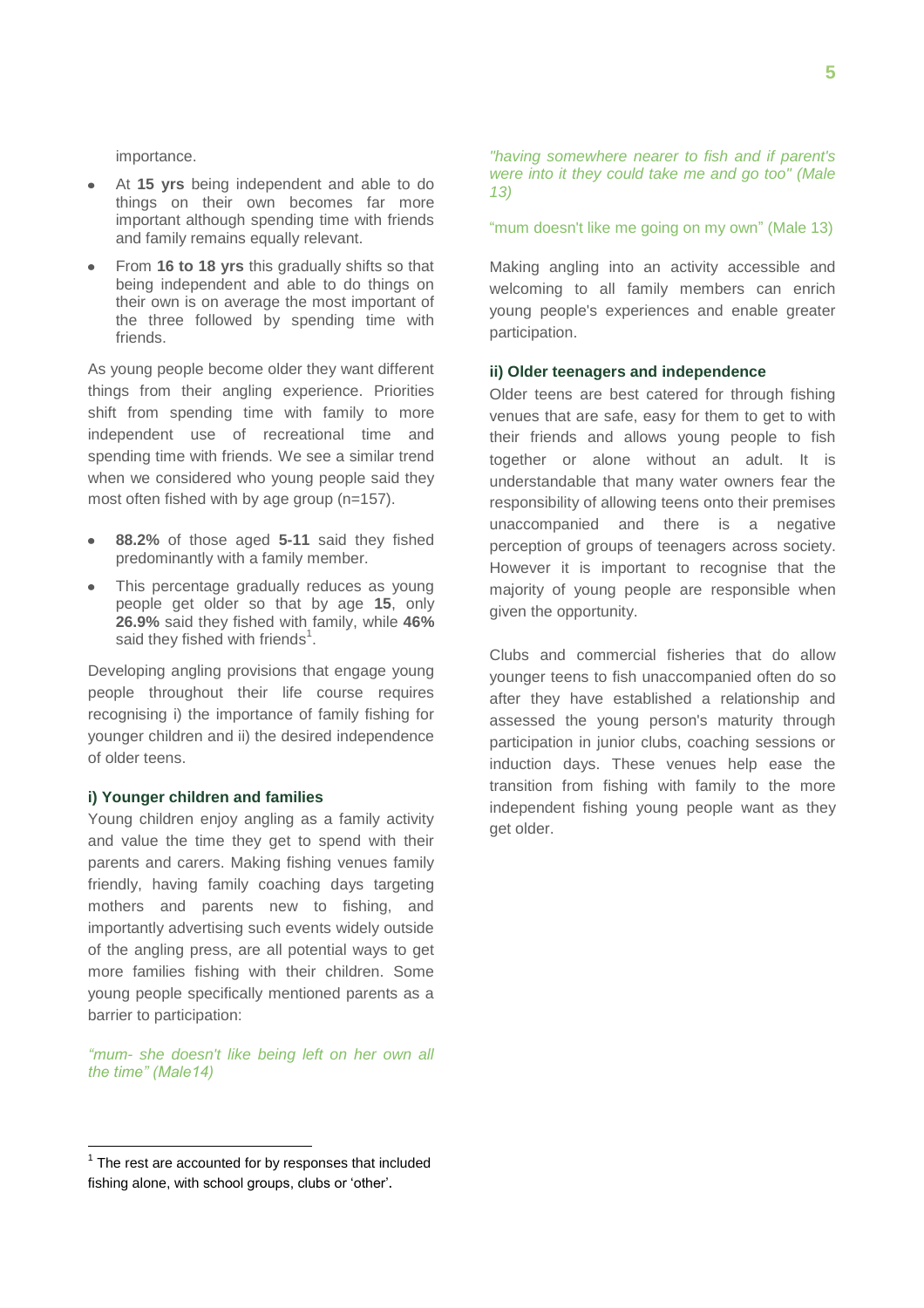#### **3. Junior Clubs**

Not all young people are fortunate enough to have adults in their lives that can regularly take them to fishing venues. Access to a club therefore provides not only the opportunity for coaching and learning, but also the opportunity to fish regularly under supervision. However the spread of junior angling clubs across England and Scotland in all three angling disciplines remains limited.

*"As a beginner, it would have been great to have an induction day, where I could have met other junior anglers. Staffordshire really lacks junior angling facilities, my nearest is over 35 miles away and the rest are over 50 miles. My stepfather used to fish when he was my age and has encouraged me to try fishing, but sadly there are no NJJA clubs for miles (35+). I would be really happy to be part of a national campaign to encourage 10-16yr olds to get into fishing". (Female14)*

#### *"It's a laugh and safe if it's with coaches so can go more often. I wouldn't go on my own" (Female 12)*

The development of successful junior clubs will depend on whether they provide the supportive environment young people are looking for. In angling, possibly more so than other sports, this can be quite varied.



#### **3.1 What do young people want form a club?**

Of our survey respondents 44.4% were members of an angling club. The things young people say they most appreciate about their clubs and what they say they would like to improve gives us a useful template for thinking about club development and the promotion of angling to young people.

We asked *'What is the best thing about your club?'*



*"I can go every Saturday. Sometimes we travel up to Wolverhampton to have matches at other clubs. There are lots of juniors (about 20"). (Male 13)*

*"Opportunities to go places, like sea fishing trips" (Female 15)*

*"People are always willing to help & do things for you - nice conversations" (Male 16)*

*"Friendly advice and support, also you can borrow fishing tackle". (Male 12)*

*"I can catch fish locally which is handy because then I don't have to travel miles and miles to get there, and if I'm nearer to home my mum doesn't mind me going by myself so much". (Male 15)*

*"Transport to fishing". (Male 15)*

*"It's a nice quiet area so you can go down with your mates and have a good laugh as well". (Male 15)*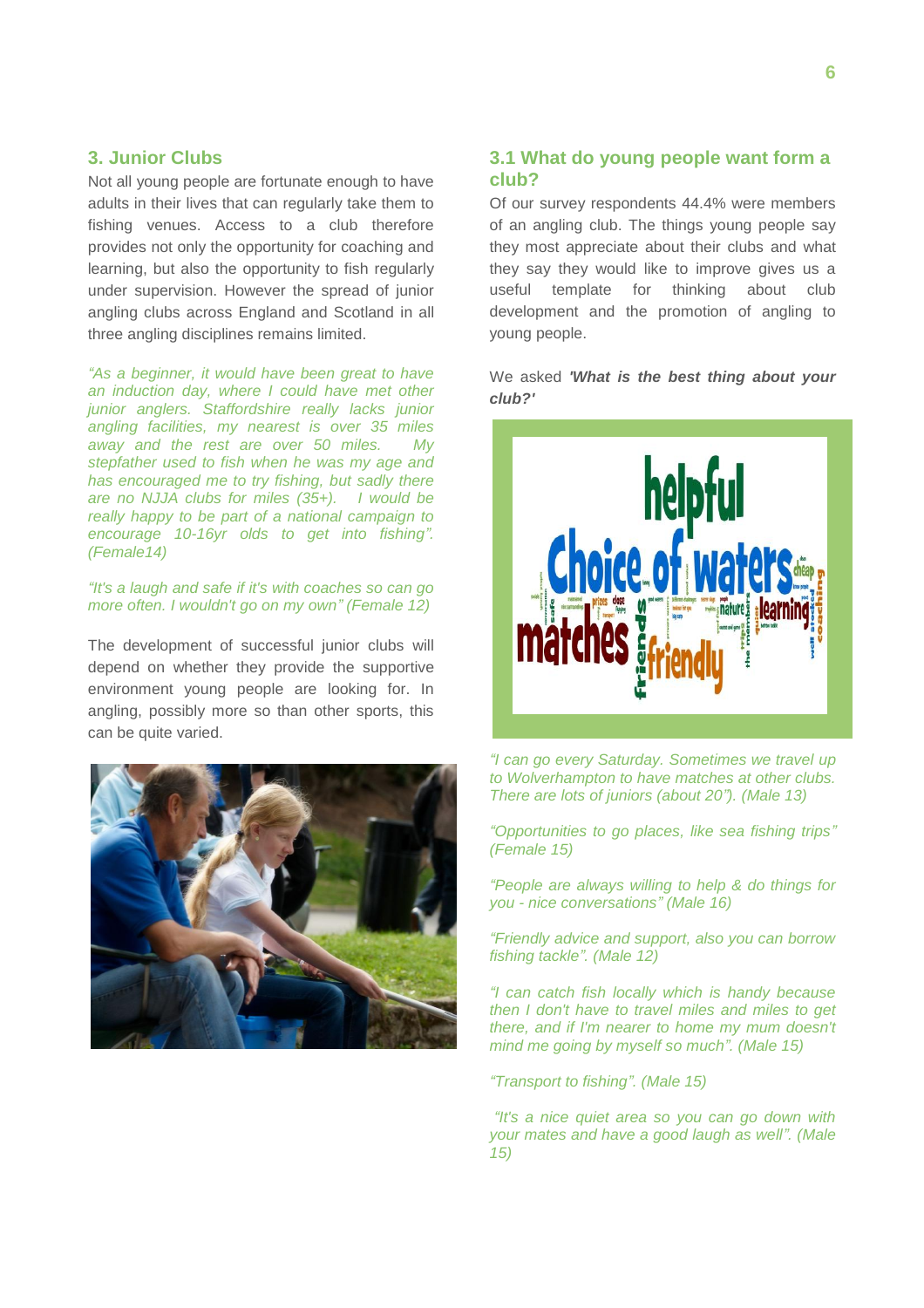From a young person's perspective, good angling clubs are dominated by two key factors:

- **The social experience**: Young people enjoy  $\bullet$ the social connections they make with both adults and their own peers through their clubs. This means being able to go with their friends, meeting and competing with other juniors, and developing genuine relationships with adults who are friendly, welcoming and willing to give advice.
- **A degree of variety to keep them challenged.** This includes having access to a variety of waters, coaching sessions to develop their skills, regular matches, and trips or matches away in order to broaden their experiences.

Recognising the importance of both these two streams is critical to catering for junior anglers. Young people look for new experiences and constant challenges to keep them occupied and developing skills. Left on their own without guidance and the opportunity for variety young people"s interest can begin to stagnate.

*"I normally go fishing by myself, with my sister or my cousin. There's a lake where we live in Canterbury, up the road from us on our estate. So we've been fishing there for years. I don't really go that much now to the lake at the old park, it's just getting a bit boring. I like going to different places, like competitions and stuff. Like I come here to Deal and Gravesend for competitions. I've got my own equipment now, a rod that I won".*  (Female 12)

#### **3.2 What would young people like to see improved about their club?**

So how do the things young people appreciate most about their clubs compare to those things they think require improvement?

#### We asked: *What one thing would you improve about your club?*

#### *"They are a bit unfriendly". (Male 8)*

*"Stop some of the people that join the club who are aggressive or use strong language". (Male 17)*



*"More young people in the club. I was the first junior to join". (Male 10)*

*"Fish matches away from club waters occasionally" (Male 11)*

*"To go to more places/ have more trips further away". (14- no gender recorded)*

*"More venues to fish at so more variety/different coastlines" (Female 15)*

*"Being fair to other young anglers because it"s not fair when young anglers have to compete with seniors" (Female 12)*

Amongst young people"s responses three areas stand out as areas in need of improvement:

- Toilet facilities
- Trips/matches away and access to more waters
- More young people and the social experience of angling

#### **i) Toilet Facilities**

Amongst young people"s responses, providing toilet facilities was by far the most common demand. This response was not just limited to female respondents, although it clearly becomes more of a barrier as girls get older. For angling to be accessible to the widest range of young people, toilet facilities are a necessity. Clubs, Local Authorities and the local community need to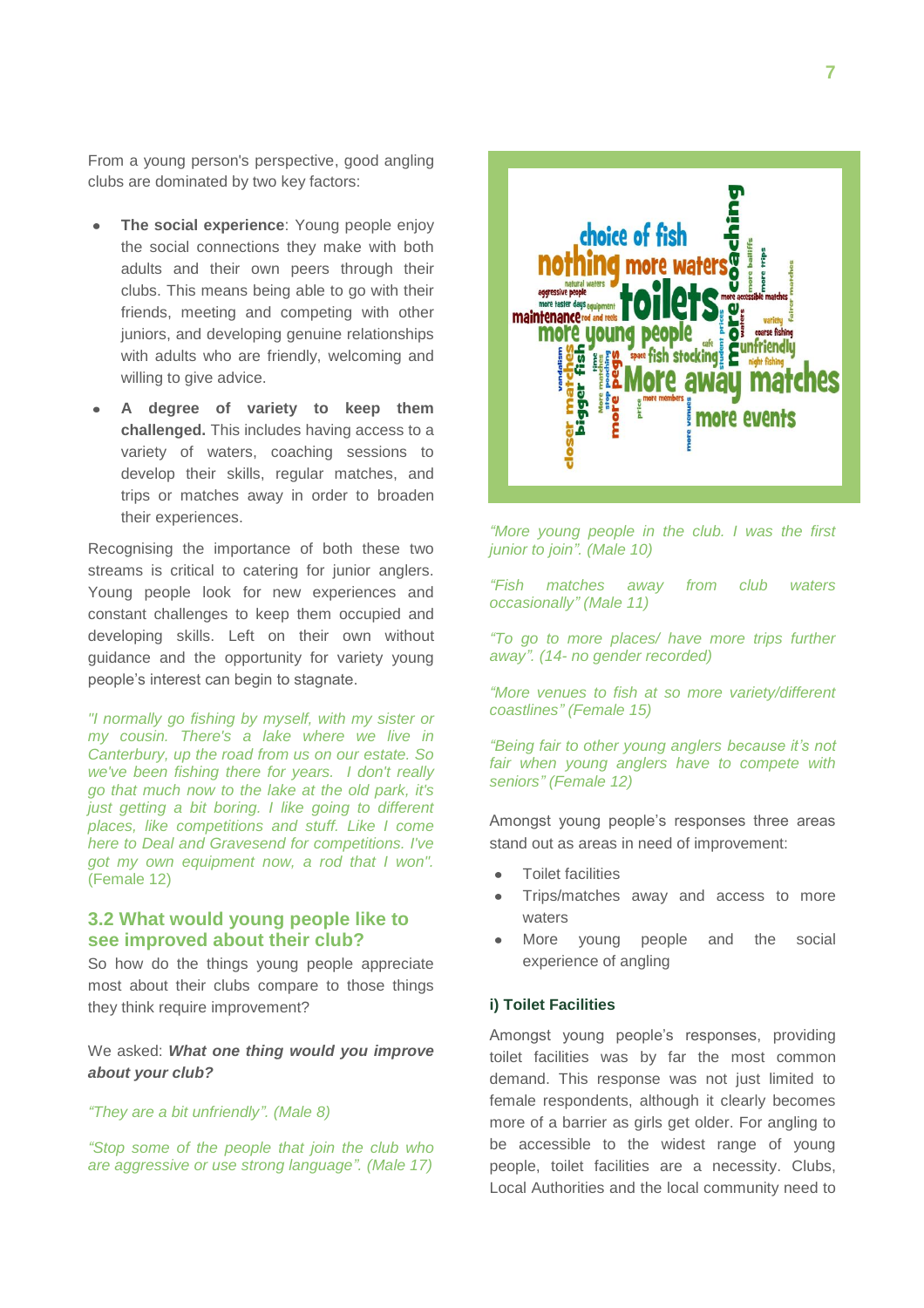work together to ensure adequate facilities are provided where young people are regularly being encouraged to participate in angling. In some cases this can be facilitated through agreements with local sports centers, café's or other publicly accessible facilities.

#### **ii) More trips/matches away and more waters**

Young people would like more opportunities to expand their experience by fishing more waters and going on trips or matches away. Unlike adults, young people's limited mobility means they are often more reliant on clubs to take them to alternative venues. Matches and trips away enrich not only young people's angling experiences but also contributes to their personal and social development, broadening their horizons and building cohesions amongst groups of young people.

Where club waters might be 'difficult', incorporating occasional trips to fisheries or well stocked ponds alongside training on club waters can provide the 'buzz' of catching needed to maintain interest alongside a growing appreciation of the skills needed for more complex waters.

#### **iii) 'More young people' and improving the social experience of angling**

Angling is a social experience for young people. As a result, not having juniors in a club can greatly diminish their enjoyment. It limits young anglers' ability to make new friends and compete in matches. This is why it is important to look at providing junior clubs rather than just opening club waters to junior fishing.

In the course of our research we encountered two clubs set up by young people themselves. In both cases they were established because there were no other local junior clubs that meet their needs. Both clubs emphasised the social aspects of club participation, including taking part in matches "for fun" and engaging in a wide range of social activities such as BBQ"s, inviting speakers and working on conservation projects.

#### **Little Windsor Angling Club**

Michael (Age 15) has just had an operation on his knee and is unable to do many physical sports. Fishing is more his thing. But across the local angling clubs he found very few young people. This was an issue because what he enjoys most about fishing is taking part in matches. So Michael decided to set up the Little Windsor Fishing Club.

*"The club is for juniors, but they can bring their dads and try and get the family together. It"s more of a family thing. The matches are not serious, it"s just a bit of fun really and they can get a little prize at the end, see they"ve done well...We all put in a bit of money to get the actual competition prize, and then we just pay the day tickets, and at the end of year any money left behind we can get bait prizes and rods even"*

The club uses local fisheries but they are expensive and charge the club extra for using keep nets in their matches.

#### **Staffordshire Youth Anglers**

Staffordshire Youth Anglers was set up by young people who wanted to form a relaxed, open club based around a shared interest in fishing. The emphasis is on socialising and they arrange matches between themselves and other local youth groups. They also arrange talks, fishing trips away, and projects such as building bat boxes for the local fishery and creating a pond dipping platform for use by local schools. They are very clear that the club was set up to get away from the strong competition pressures they associated with usual sports clubs and instead provides an alternative model.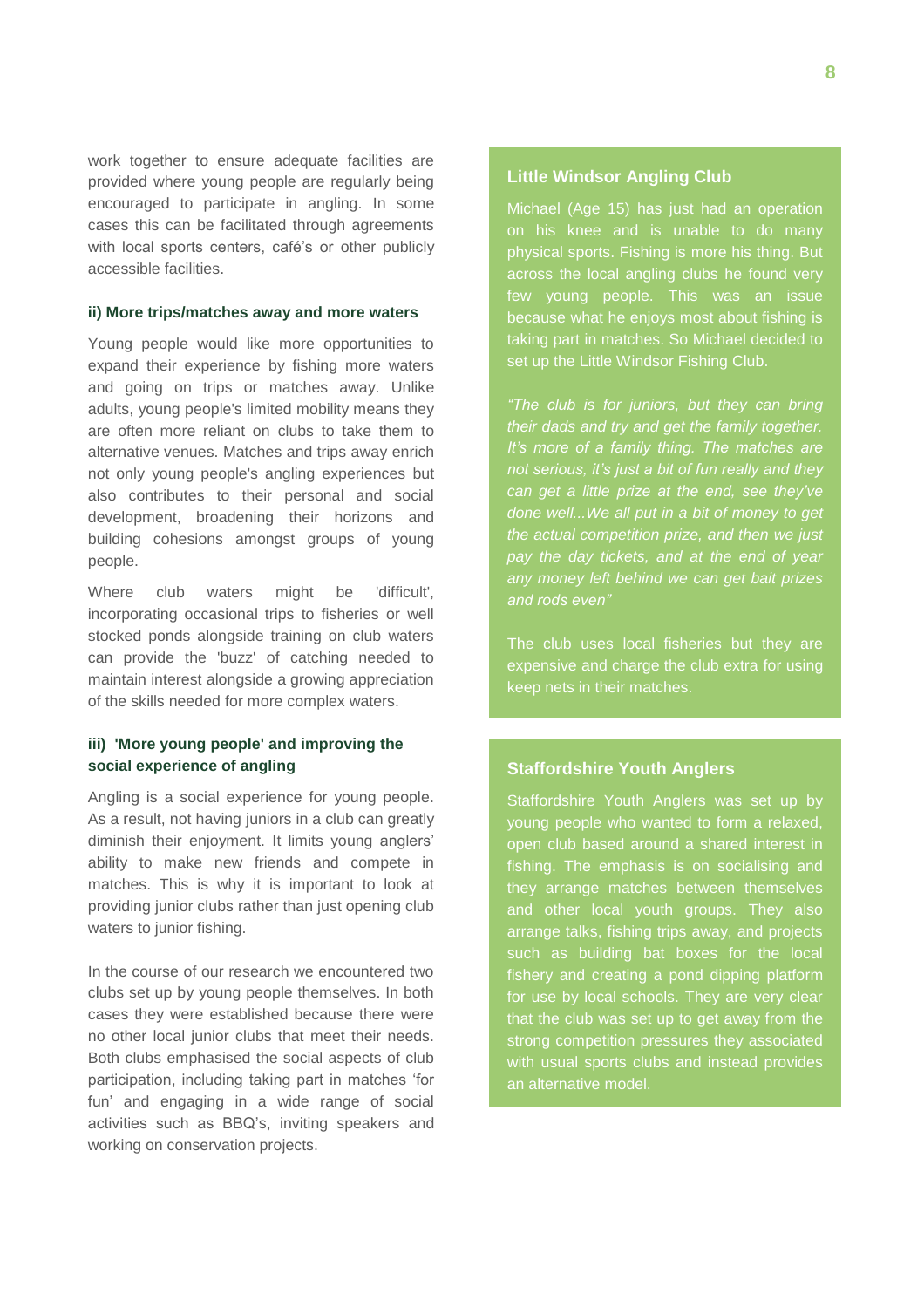While sports clubs have traditionally focused on a sports development approach that identified young people for elite pathways, angling's wide reach into environmental learning, social integration and community engagement, means that junior clubs have the potential to develop wider models of engagement. Having mechanisms in place that allow young people to shape the club as they see fit is the best way to ensure clubs allow for this.

#### **3.3 Providing for a difference between match and pleasure fishing**

In our discussions with young people it became clear that angling attracts a wide variety of young people who participate both at the level of sport and as a recreation activity. The difference is in the degree of emphasis they place on competitive training.

Some of the young people coming into angling are escaping from the overt competitiveness of traditional school sports. They shy away from the pressures of competitions, have little self confidence, and avoid stressful situations. In contrast others thrive on competition, enjoying the chance to challenge themselves and prove their skills.

In angling, possibly more so than other sports, what may be preferable for one set of young people may be undesirable to another. Getting the balance right in order to cater for both match anglers and pleasure anglers is important if angling is to successfully provide opportunities for all young people.

Listening to young people's responses it is clear that they would like to see angling clubs develop both match and pleasure fishing opportunities by:

- Providing training and competition pathways that allow young people from local clubs to build their skills and have the opportunity to progress into national teams.
- Providing social spaces to 'hang out' with friends, meet new people, encourage family fishing and develop their skills through "fun

#### matches".

Ultimately the success of both developments requires that more young people are encouraged to participate so that there are others to both compete and socialise with.

'Will' (18) has been fishing for a number of years, he qualified for Nottingham youth games in both attempts, but he goes on to explain:

*"That"s about as much match fishing as I"ve done. I"m more of a pleasure fisherman me, I enjoy my fishing, if I did get into match fishing I think I"d get pretty good at it. But I just prefer less pressure than matches, where I can relax, just catch a big fish or a load of little ones, and there"s no pressure of beating anybody else. I mean we can get a bit competitive sometimes but that"s just having a bit of fun. It"s nothing big if you lose."*

"Will" did not join the local club because they tend to use poles and focuses solely on match fishing. He explains that he is more of a rod fisherman and recreational angler so he didn"t think they would get on.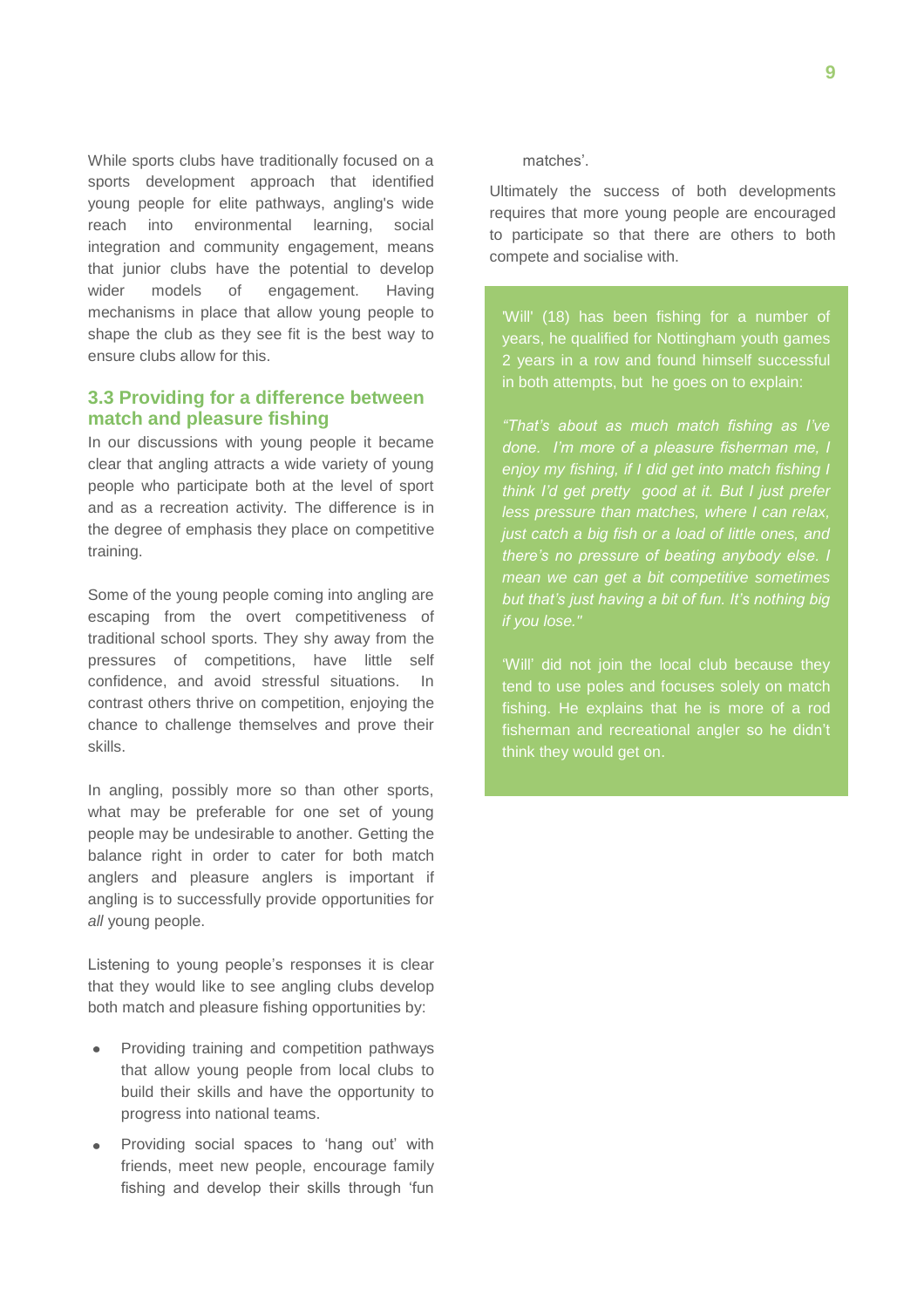#### **Encouraging more young people**

Rebbeca Hurcombe (15) is part of the English junior sea fishing team which came away with silver in the SALC1 Home Nations Shore Championship held in Scotland, July 2010. As a child, she was introduced to sea angling by her father and went on to compete in local fishing competitions. For Rebecca the appeal of sea angling is about being in the fresh air and socialising, but it is competition that motivates her. To get into the English team Rebecca needs to compete in regular matches in order to record her scores over the year before being considered for selection.

*"There's lots of people about to talk to, everyone is really friendly and you rarely meet someone who's unpleasant, so it's good socially...But it's more of a sport for me because I hardly ever pleasure fish. I like the competition or I"d lose my drive to do it...None of my friends fish apart from those I have met thorough the club. There was one girl around my age but she doesn't do it any more as she occasionally for Friday night competitions but not many. I'm struggling for people my age to compete with because I'm getting older so I'll have to start fishing in the adults unfortunately…"*



 *football, and rugby, so there's no reason why they shouldn't be able to do fishing as well. Especially "…I'd like to see more people fishing, especially more girls. These ages you see girls playing living here, in an old fishing port, I think it would be great if more people did it...But I think people need a better understanding of it. You hear people walking up the pier, talking about fishing as if they know everything, that it's a blood sport. They don't know enough to make that judgment and I think it puts people off. Then you see some anglers that don't play by the rules, you see them slaughtering fish and I think it gives the general public the wrong idea. I talk to a lot of people in my school, and they kind of look, and they're like "[you do] what?" It's not a very well respected sport, and it's just because they don't understand it. It's hard to change people's minds about things. I think it's actually one of the competitive sports we"re best at, but it"s just not well known."*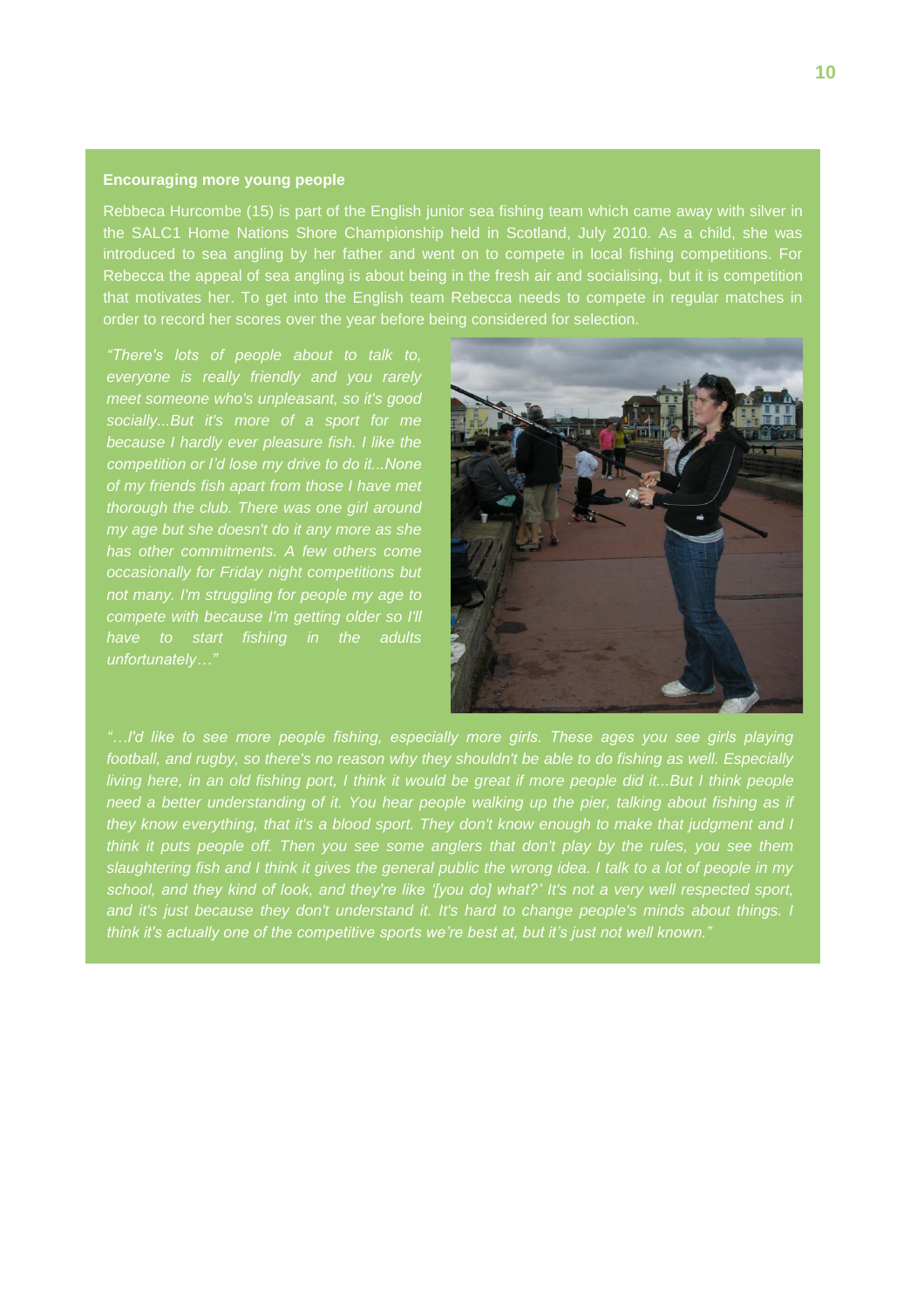#### **4. Coaching events and open opportunities: catering for the nonclub member**

Some young people will never join a club, they do not want the commitment of regular attendance, but they still enjoy taking part in matches and want to learn more about fishing techniques. Open coaching sessions and matches are an important way of providing for non-club members and potentially reaching a wider range of young people. Amongst the survey responses, increasing matches and coaching events was a key area identified for development.

*"Organised days to get people involved can be good, but for beginners/inexperienced people they can be intimidating because people who are better at fishing make you feel embarrassed/uncomfortable, so something which may tackle this may improve things". (Male 17)*

*"More events and chances to learn from good fishermen. like learning days and stuff" (Male 13)*

*"More coaching days & learning opportunities". (Male 13)*

*"Make more social gatherings such as fun matches on rivers were you catch small fish and it"s not all carp fishing" (Male 14)*

*"More matches in every region and get more people into fishing and support more with money to be able to fund things like matches. also a regular bailiff at every site" (Male 15)*

*"Training days at the fisheries - more young people at fishing places". (Male 11)* 

It is clear from young people's responses that the angling events they desire span beyond taster days. While a taster day is an introduction to basic technique and tends to focus on getting young people catching, a coaching event will spend more time on introducing young people to a specific technique. The recent expansion of National Fishing Month, junior clubs and the Angling Development Boards opens up the possibility of providing coordinated open coaching events that will appeal to young anglers beyond a basic introductory level.

#### **5. Finding information about angling**

Access to reliable, good quality information is still an issue for young anglers. While the internet makes information instantly available, it remains fragmented and difficult to navigate. Many young people still rely on 'word of mouth', other anglers and their parents to give them technical advice and information about where to fish.

#### We asked young people: *How do you usually find out about opportunities to go fishing?*

- **49.7%** relied on parents,
- **36.2%** said friends.
- "Other" responses included posters, flyers and information provided by local youth clubs, community centres and local council information. Amongst the angling community, angling clubs, tackle shops and other anglers were also cited as key places to get information.
- **22.7%** said they found out about local fishing opportunities through the internet.  $(n= 163)$



For young people whose friends or family do not fish, finding the right type of information to get started can be difficult.

*"More advice on it, there is nowhere to find information about basic fishing skills if you don't*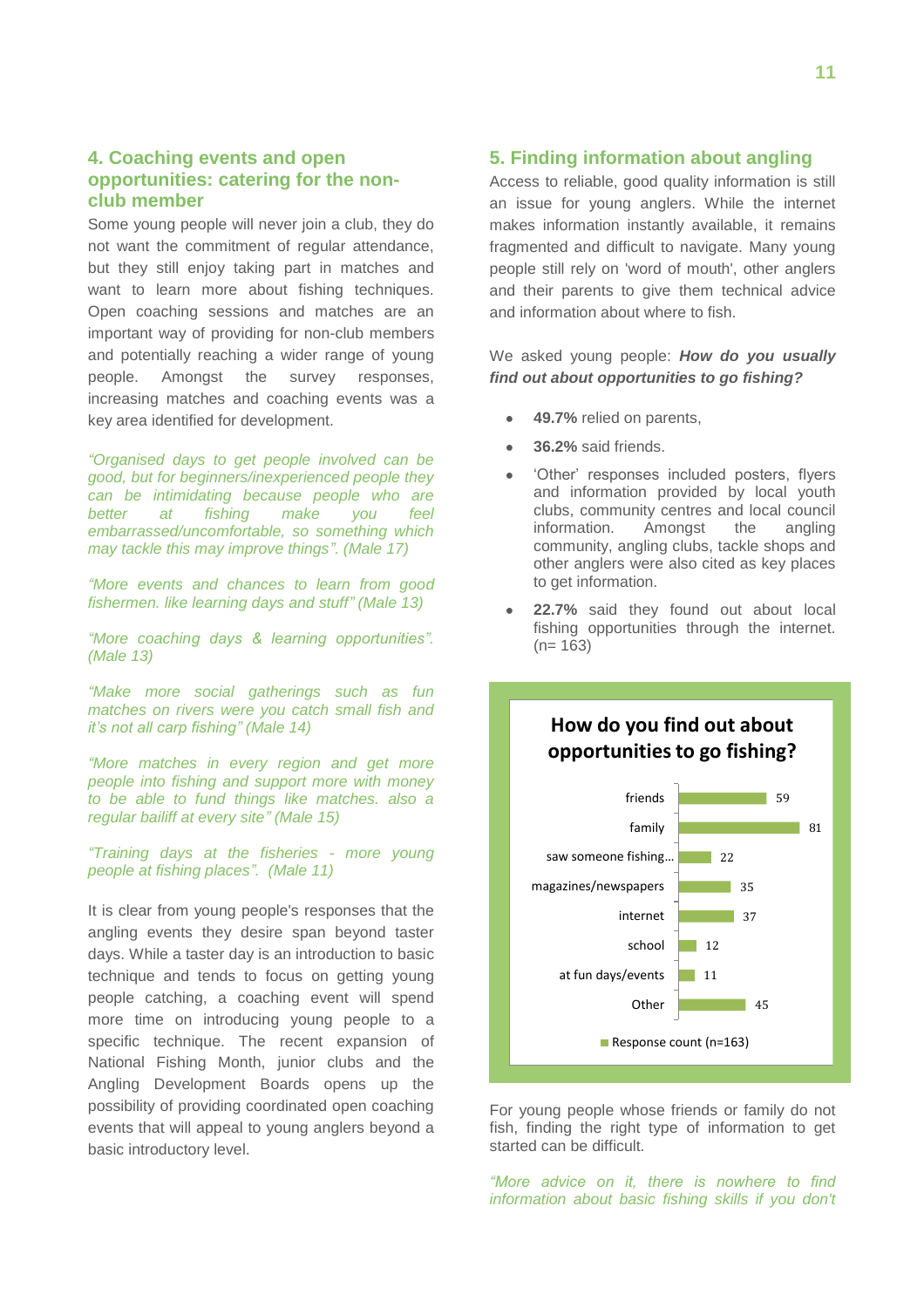*have a parent or friend that fishes that can help you." (Male 15)*

*"A guide to local fisheries that may be accessible by bike and a guide to clubs and how to join". (Male 16)*

*"More advertising and more people going" (Female 17)*

The things that young people most want to know include:

- **Information on what is needed to get**  started such as licence requirement, basic equipment and the price range they should expect to pay, rules and regulations such as closed seasons and catch sizes, angling etiquette and fish welfare.
- **The location of the nearest** junior angling club, fishing venue, and tackle/bait shops.
- **The availability of public transport** to the above mentioned locations.
- **Information about local events**, matches and coaching days in their area that is reliable, updated regularly, and also advertised beyond the angling community.
- **Guides to fishing techniques** that are accessible and appropriate to young people.
- **Guides on how to fish cheaply,** from mending and making your own rigs, to the use of non bait methods and how to successfully use cheaper or easily accessible baits.

Young people's angling experiences can be improved by collecting together the information young people would find most useful into a single place. Greater publicity is also needed on what information is available and where to find it. Most importantly, in order to encourage more young people into the sport, greater signposting of angling events and information needs to occur outside of the angling community. The use of 'Angling Plings' has emerged as a way to address this.

#### **Angling Plings**

Plings is an online tool that was developed by Substance to help young people discover trusted information about "places to go and things to do". The site gathers information on activities from across the country which is then made accessible to young people though multiple websites, social networking sites such as facebook, mobile phone tools, and local authority portals.

Young people and parents can search for activities happening in their local area and have access to information including venue details, maps, public transport information (including cycling and walking routes), contact details and opportunities to leave feedback.



Substance featured National Fishing Month in Plings in the summer of 2010. As a featured Plings activity young people looking for 'something to do' in July and August were directed to one of the many angling events on offer. Building on this development, all angling clubs and projects that are linked to the Angling Trust, Angling Development Board, Get Hooked On Fishing, and the Angling Trades Association, can now use Plings free of charge to publicise their junior angling clubs and events. Substance has also made Plings available to the forthcoming Get Into Fishing campaign as well as National Fishing Month 2011.

Angling clubs and organisations wishing to put their venues and events into Plings should visit [www.plings.net.](http://www.plings.net/) Click Add Plings, then follow the instructions to register your organisation.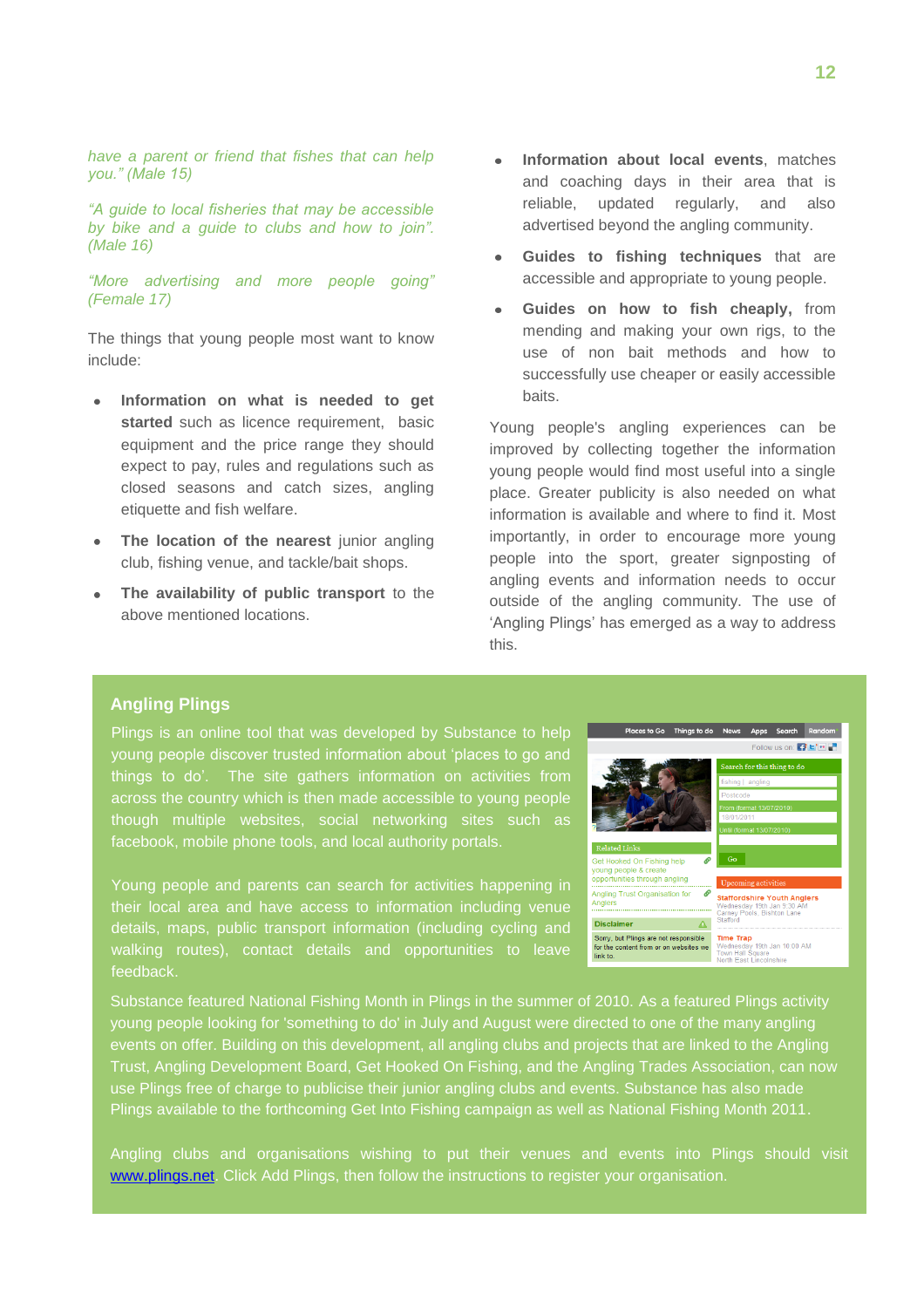#### **6. The cost of fishing**

**20.9%** of young people said the reasons they did not fish as much as they wanted was because it was 'too expensive'. Understanding where that burden of expense lies is vital to being able to address this barrier. Most often it is the regular, relatively smaller costs that young people struggle most with, particularly when considered in combinations- such as the cost of bait, venue and public transport for a day's fishing.

*"I have no money to pay 'on' to the venue sometimes". (Male 13)*

*"Money sometimes, some places are really expensive". (Male 14)*

*"We need: Cheaper fisheries available for fly fishing" (Male 18 )*

*"Too expensive for rods & bait (groundbait/luncheonmeat). Have to bike there." (Male 13)*

*"Too expensive - mum has to buy everything because I can"t get a job at 15yrs. Bait is expensive and I always have to ask her because she has to drive to the shops". (Male 15)* 

*"Don't have money for bait". (Male 16)*

#### **6.1 Bait**

Not having money for bait is without a doubt what young people most commonly cite as the key expense barrier to fishing. While bait appears to be cheap (in many cases young people are talking about the cost of a tin of sweet corn or luncheon meat) it can soon accumulate throughout the weekends or holidays given that young people often have no income of their own.

Young people can be extremely reluctant to continually ask their parents for such items, particularly if they feel they cannot afford it. Having spent time with coaches working in some of the most deprived areas, it is clear that for those on low incomes, with many other children in the household, £1 every few days can be too much of a regular expense for keeping just one child occupied over the summer holidays.

Fishing may look cheap when compared to other activities young people engage in such as computer gaming, but what young people are telling us is that these alternative recreational forms often require no additional participation costs following the initial expenditure. In contrast young people are finding that angling nearly always requires some additional cost, even if it is in the eyes of a working adult, quite minimal.

The angling community can assist young people by:

- **providing** gift vouchers for local tackle shops (bait suppliers) as prizes for competitions.
- **advising** young people on cheaper bait options and how to use them successfully.
- **teaching** young people how to successfully use non bait methods (such as spinners, feathers and flies).

It is frustrating that bait is the most cited expense as it relates to relatively low cost items. Local clubs, fisheries and tackle shops may want to consider what they might be able to do to make this less of a barrier. Already many anglers gift left-over bait to nearby young people at the end of fishing sessions and this should be encouraged further.

#### **6.2 Venues**

Venues (both clubs and fisheries) were cited as something young people felt could be cheaper. The restricted number of available fishing waters open to juniors means that young people have little choice but to pay the rates set by the local clubs, syndicates or most commonly the nearest commercial fishery. Providing young people with access to suitable venues mean being aware of cost.

While day rates may appear minimal to adults, young people wanting to fish regularly throughout the holidays soon find that the costs add up. Providing options to pay a cheap, one off price for regular fishing as opposed to day tickets can make venues more affordable and give young people the option to fish as regularly as they want.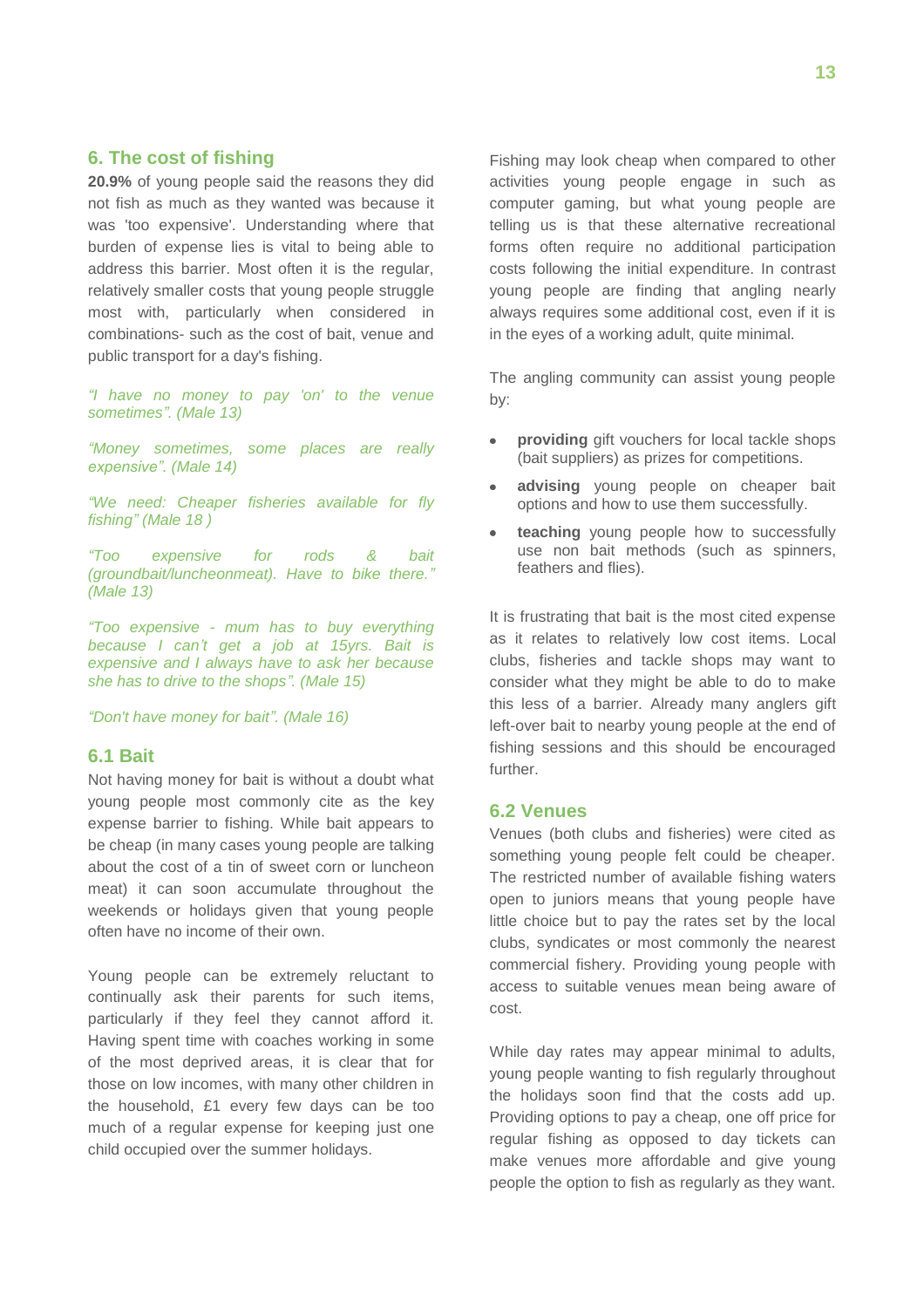Understandably commercial fisheries, as businesses, have their own costs to consider, however from the perspective of encouraging more anglers into the future, proving safe, cheap, and accessible venues is central to enabling participation.

Free fishing, as many young people point out, would of course be the best option. An extremely promising free fishing scheme has recently been launched across Scotland.

#### **The Scottish Canal Project**

The Scottish Federation for Coarse Anglers (SFCA) has struck a landmark deal with British Waterways that will now allow SFCA to offer free fishing to under 16's on the lowland canal systems that runs across the central belt of Scotland. Gus Brindle chairman of the SFCA explains that it is their intention to establish coaches and Angling Induction Centres across the canal system to coordinate junior angling clubs, coaching and education.

To fish for free will require signing up for a free people are incorporated into the angling network form an early age where they will receive the training and support they need to become successful anglers. The Scottish canal system is an excellent resource as it passes through many deprived urban centres. Encouraging fishing access on these waters maximises local resources to provide a positive activity that will have a direct impact on young people and community wellbeing.

Taking the lead from SFCA and British Waterways it is important for Local Authorities and land owners to re-appraise their waters and consider whether they could be put to better use supporting the wellbeing of young people and their local communities through angling provisions.

Providing young people with reduced rate or free fishing options will ensure that young people are

able to participate in angling without being overly restricted by cost.

#### **6.3 Equipment**

While equipment has the potential to be extremely expensive, often reaching thousands of pounds for a single item, very few young people, **11.4%** (n=158) cited not having equipment as a barrier to fishing. In most waterside interviews young people claimed to have good basic fishing sets that they were happy with and few specifically mentioned the cost of equipment as a barrier. So where do young people get their equipment from and what does this tell us about managing the cost of angling?



- **61. 7%** of young people said they bought their equipment themselves, often saving up Christmas or birthday money or using their allowances.
- **44%** said they had received equipment as  $g$ ifts<sup>2</sup>.

Our discussions with parents highlighted that many felt happy to buy equipment for presents once they were sure the young person was committed to angling. Buying essential core equipment such as tackle boxes, rods and reels, as well as weatherproof clothing often amounts to

 $\overline{a}$ 

 $2$  Does not total to 100% as more than one choice was allowed.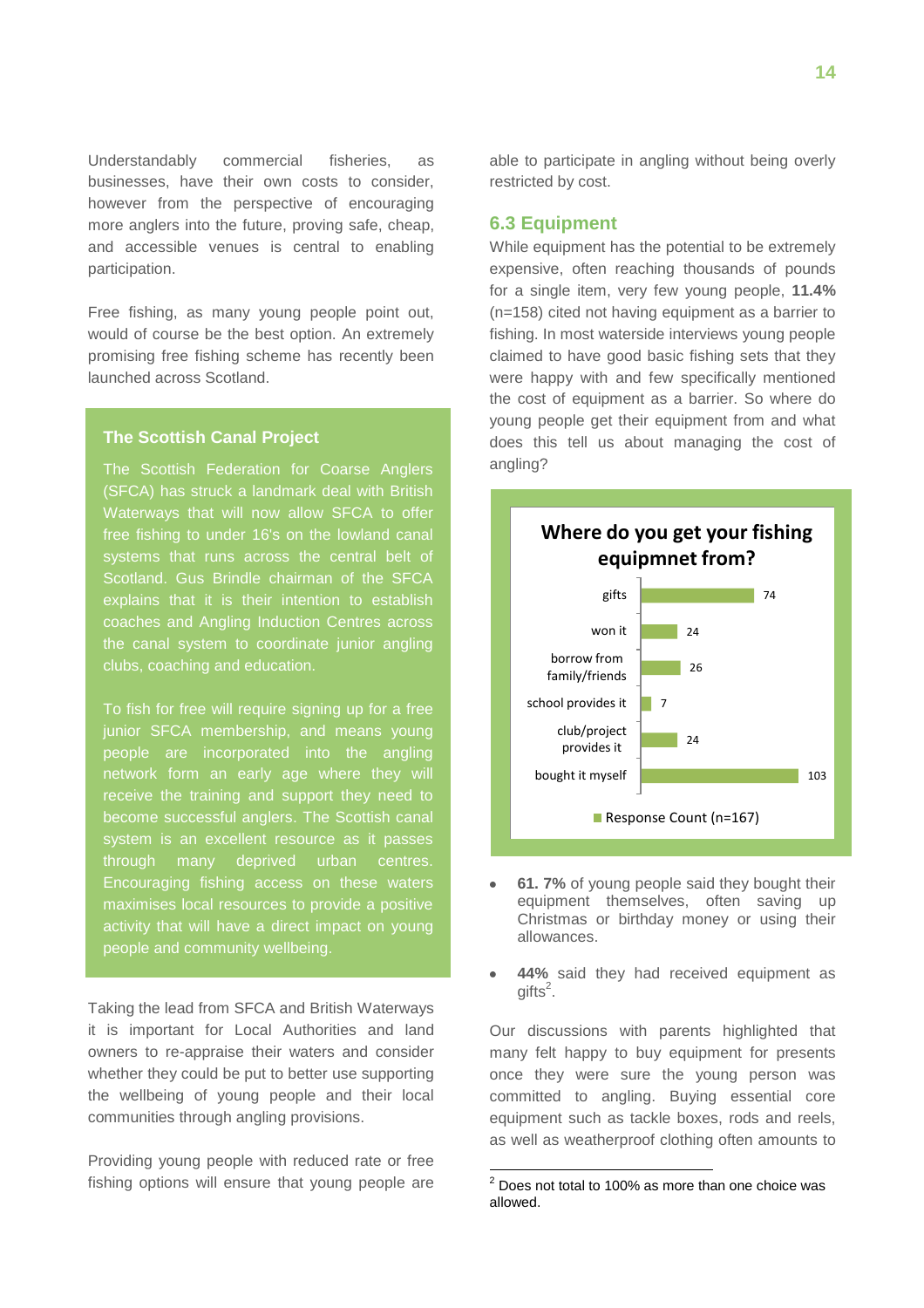a one off spend that can be absorbed into money put aside for Christmas or birthday presents. However parents did feel more independent guidance on what to buy, appropriate to young people's needs and local area, would help them navigate what can be an extremely dizzying array of costly equipment. Practical information on stockists for waterproof clothing in smaller children's sizes would also be useful.

We also found a significant amount of young people borrowed equipment (**15%**), used equipment provided for them at clubs and events (**14%**) and supplement their angling equipment through winning prizes (**14%**). Providing opportunities to access equipment is important for encouraging participation amongst some of the most deprived households. In the Household Below Average Income Survey for 2008/09 $3$ :

- **17%** of households in the poorest percentile reported wanting to buy children leisure and sports equipment but not being able to afford it.
- While **15%** of the poorest percentile said they could not afford for children to take part in leisure activities.

Angling has benefits for all children and poverty should not be a barrier to participation. Hire equipment, competition prizes, and opportunities to borrow equipment such as through Tackle Libraries<sup>4</sup>, are important ways in which to support families on the lowest income levels.

Having observed practices in GHOF and across angling club visits, it is clear that winning equipment assists young people who may otherwise struggle to amass the necessary items. Drawing on our observations we have identified best practice to include:

**Giving out more than one prize** so that other young people, including novices, have

 $\overline{a}$ 

the potential to win alongside regular match winners. This could include prizes for specimen fish, first fish of the day, good behaviour, sportsmanship, and/or taking part for first time

- **Including a varied range of practical prizes**  such as bait boxes, rod stands, nets, waterproof clothing and/or vouchers for the local tackle shop, so young people can build a full kit rather than duplicating rods and reels.
- **Prizes do not have to be expensive**. Young  $\bullet$ people appreciate those things they struggle most to replace regularly, in particular tackle and bait.
- **Trophies and medals are still important** for recognising and celebrating achievement.
- **Local tackle shops and angling organisations sponsoring and gifting prizes** in regular support of local junior events.

The Environment Agency in particular assists many projects and events by providing equipment, such as whips, as prizes. We have also found tackle shops to engage in sponsoring events, providing bait or prizes, volunteering to coach young people, and providing "tackle surgeries" where they advise young people on the appropriateness and correct use of their equipment.

Local tackle shop involvement provides an important opportunity for young people and their parents/carers to build contacts within the local angling community, reducing the intimidation of not "knowing" what equipment to start with, and providing a trusted place to seek future advice. Feedback from events, clubs and young people"s angling organisations suggest however that this is an area the tackle trade could develop further. There is potential here for local angling shops to be at the forefront of a network that allows the angling trade to contribute more directly to the support and promotion of junior angling at a local level. If tackle shops are to take up this role, they will need to be open and welcoming places for young people, families and inexperienced or new anglers.

<sup>&</sup>lt;sup>3</sup> HBAI 2008/09. Department of Work and Pensions. [http://statistics.dwp.gov.uk/asd/hbai/hbai\\_2009/index.ph](http://statistics.dwp.gov.uk/asd/hbai/hbai_2009/index.php?page=contents) [p?page=contents](http://statistics.dwp.gov.uk/asd/hbai/hbai_2009/index.php?page=contents)

<sup>4</sup> A scheme developed by Les Webber MBE to assist local schools and junior clubs.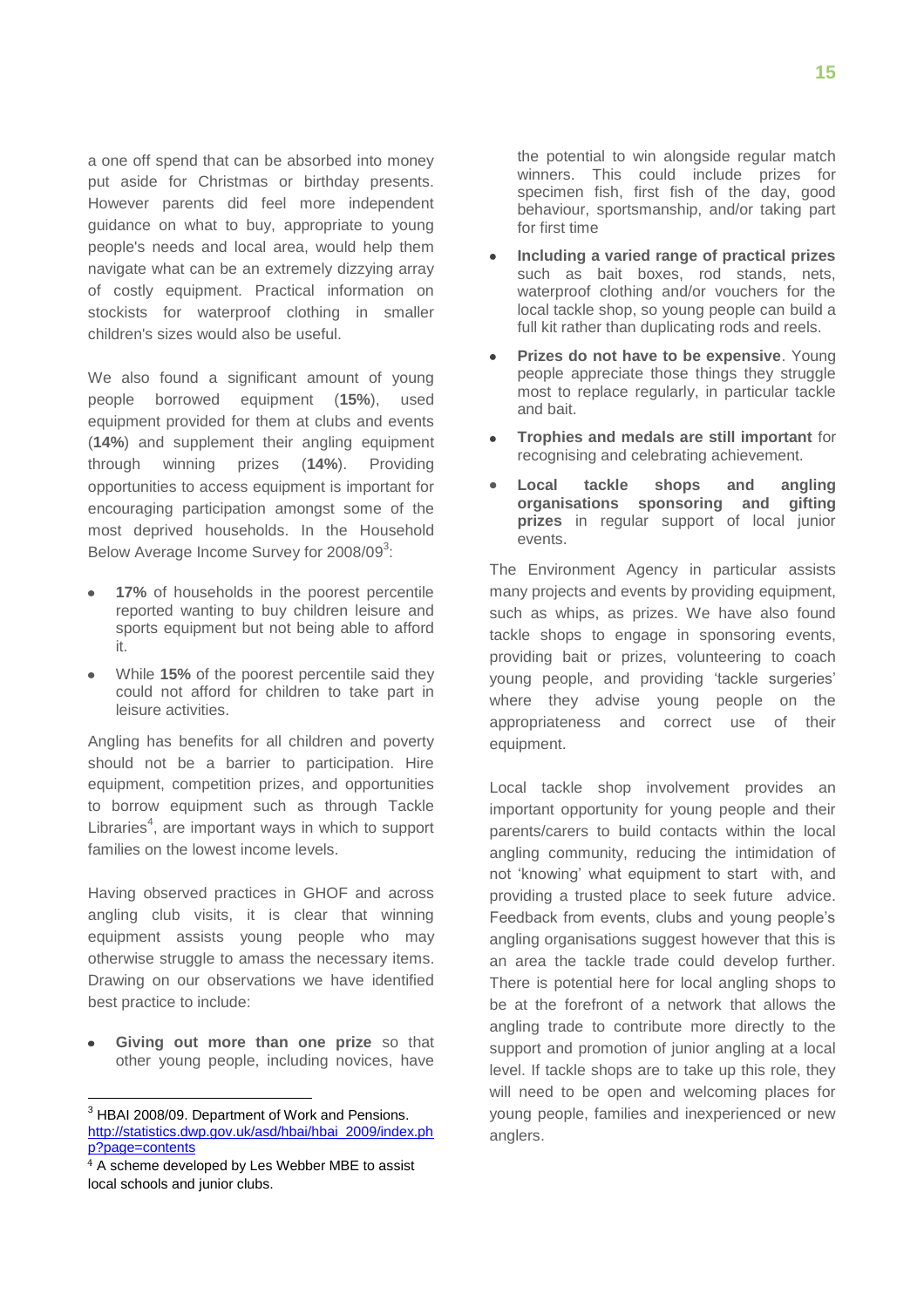#### **6.4 The combined cost of the 16 to adult transition in angling**

While young people highlighted the reoccurring costs of bait and day tickets as a potential obstacle to participation, the relatively static costs associated with the 16 to adult transition was also an area of concern. Understanding the "lived experience" of angling from young people's perspective means understanding those transition moments that cause the most difficulty.

*"I'm going to use my college EMA<sup>5</sup> money to pay for my licence if I go to college otherwise it"s too expensive." (Male 16)*

*"I believe that membership prices for people still in education should be the same price as a juniors because they do not work and therefore struggle to find the money they need. Another of my local clubs requested that because I am 16 I need pay £30 instead of the £6 I paid last year." (Male 16)*

*"Cheaper tackle should be made available, most of us aren't earning reliable money so discounts would definitely be greatly appreciated. The charge for a fishing licence for coarse fishing is £5, until you are 16, I think it should be until you are 18." (Male 15)*

#### **6.4.1 Licences and Membership fees**

 $\overline{a}$ 

At the transition from the March 2008/09 season to the March 2009/10 season, of the 11,309 Environment Agency junior licence holders who were then eligible to buy an adult licence, only 3891 renewed them. This amounts to a **34.4%** retention rate, or a loss of 65.6% of juniors<sup>6</sup>. The loss of so many transitioning juniors raises questions about whether the shift from £5 to £25 pounds at 16 is prohibitive for many young people.

As 16 yrs old strive to become more independent they can be reluctant to rely on parents for funds, particularly in times of economic uncertainty or in areas of high deprivation and unemployment. Studies have shown that young people often restrict their own demands in response to the relative poverty they understand their parents to be in<sup>7</sup>. There is a risk that the steep transitional cost from junior to adult means young people risk dropping out of angling and the benefits they get form participation, or they begin to engage in fraudulent behaviour that makes them avoid angling authorities and organisations<sup>8</sup>. Amongst young people I have encountered tales of hiding from bailiffs, night fishing restricted locations and 'sharing' of licences between groups, as well as a sense of unfairness about why they should have to pay adult prices when they quite clearly have no funds.

The change from junior to adult EA licence fee cost across England and Wales is just one amongst a range of changing angling costs that hit young people as they turn 16. It is the cumulative effect of having to pay extra for licences, club membership, and venues, which makes the burden of cost unmanageable.

#### **6.4.2 The limited access to funds of the 16+ age group**

According to the Office of National statistics young people have historically experienced the highest rates of unemployment compared to other age groups $^9$ .

- Amongst young people aged 16 and 17 unemployment rates Jan to March 2009 stood at **29.3%,** while the rate for wider society (everyone 16 yrs and over) stood at 7.1%.
- This meant for the Jan to March 2009 period, 16 and 17 year olds accounted for **9%** of all

 $\overline{a}$ 

<sup>&</sup>lt;sup>5</sup> Education Maintenance Allowances (EMA) have been stopped as of 2011. They were open to all 16-18 yr old going into training or education where household income was under £30, 810 a year. An amount from £10 to £30 a week was paid into a young person's bank account to use flexibly to support their education. They have been replaced by learner support funds provided through colleges. It is unclear what amount of discretionary flexibility will be involved.

<sup>&</sup>lt;sup>6</sup> In total 8229 licences were sold in 2009/10 to young people who would have been juniors the preceding year. 4338 of the licences sold were to new anglers (or those who were not previously junior licence holders.)

<sup>7</sup> See for example Chin, E 1999. *Purchasing power: black kids and American consumer Culture.* University of Minnesota Press.

<sup>8</sup> The EA recognises that each year a number of transitioning young people will change their date of birth to remain in the junior category.

<sup>9</sup> ONS: *Labour Market: unemployment rates for those aged 16 and 17.*

[http://www.statistics.gov.uk/CCI/nugget.asp?ID=2205&](http://www.statistics.gov.uk/CCI/nugget.asp?ID=2205&Pos=1&ColRank=2&Rank=1000) [Pos=1&ColRank=2&Rank=1000](http://www.statistics.gov.uk/CCI/nugget.asp?ID=2205&Pos=1&ColRank=2&Rank=1000)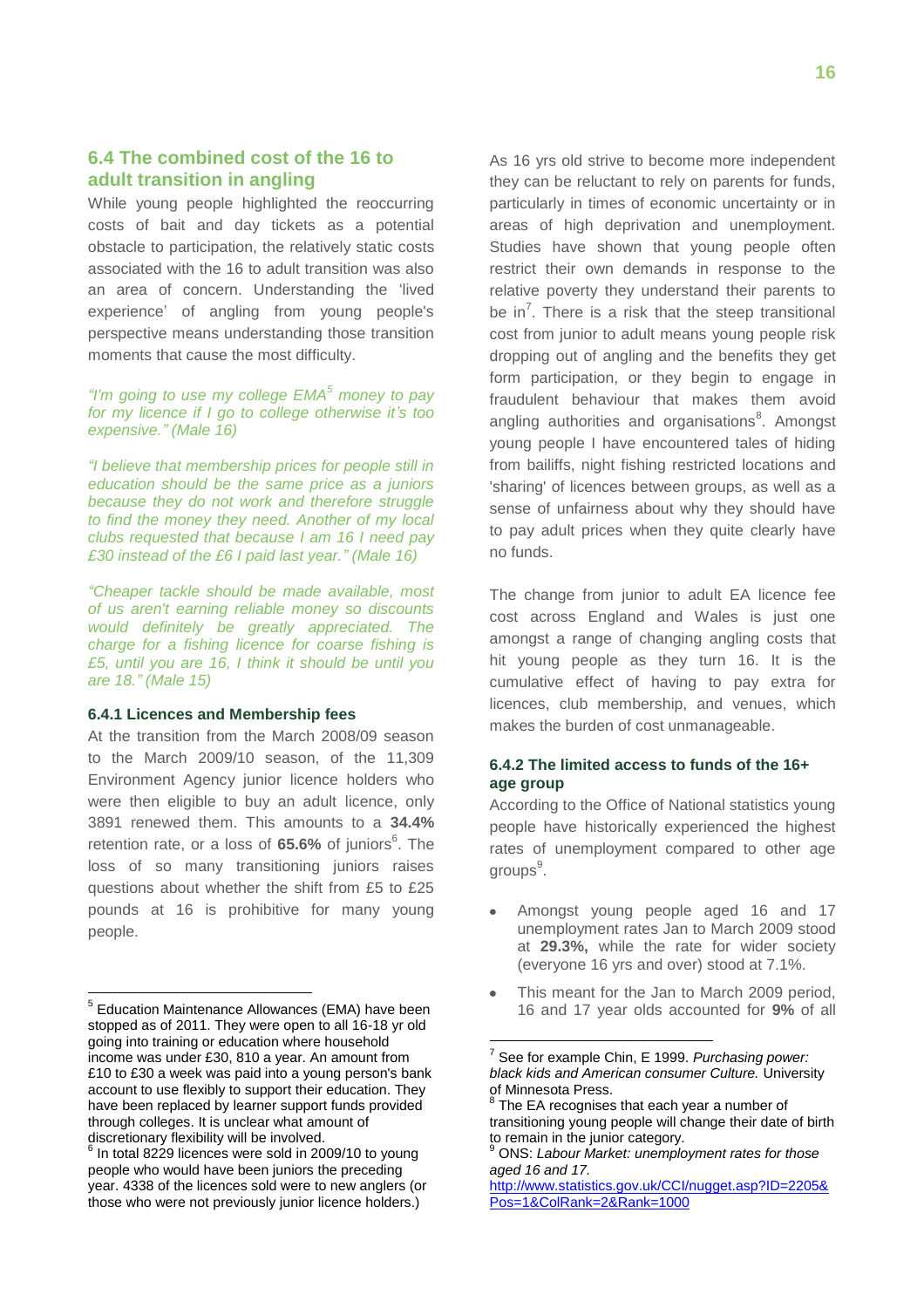unemployed peoples over the age of 16.

For those young people aged 16 and 17 who are not in education or training, finding a job and accessing disposable income, is extremely challenging.

In turn, for those in education or training, the potential for having a disposable income is extremely slim. As one respondent highlighted, Educational Maintenance Allowance (EMA) grants would have once provide an opportunity to pay for licences and membership fees. However the status of this source of funding is now under review. In addition from 2013 it will be compulsory for all 17 year olds to remain in education, training, or apprenticeships. This is set to rise again to 18 by 2015.

Given the higher levels of unemployment amongst this age group and the likelihood of them being in education or training without a secure income, the accumulated costs of the post 16 change in the cost of rod licences in England and Wales, club membership, and venue prices, places a significant added burden on a group with very limited potential income. To address this disproportionate burden, we recommend the angling community ends the practice of charging 16-18 yr old the same price as adults in line with the coming changes to compulsory education.

#### **6.4.3 Young people's wellbeing at 16+**

Addressing the increased financial burden of angling at the 16 to adult threshold is important to ensure young people are able to continue accessing the benefits of angling during the sometimes difficult transition into adulthood.

As we have already set out in Part 1, young people proactive mange life stresses through participation in angling. Amongst the 16-18 age group in our survey:

- **80.6%** agreed and strongly agreed with the statement *"angling makes me feel better when I am stressed or upset*" (n=36).
- The top motivation for participation was *"to be peaceful, relaxed or less stressed*" (**47.2%.** n=36).
- When asked what they would miss most if they could no longer fish 16 to 18 yr olds opted equally for peace and relaxation as well as the buzz and excitement of fishing (**22.9%**  $n=35)$ <sup>10</sup>.
- The cost of fishing was the third biggest barrier to participation at **33.3%** falling behind "*transport/can't get there on my"* own at **60.6%** and not having enough spare time at **36.6%.**  $(n=37)$

Given the limited time 16-18 yr old have available with commitments at school or college, making opportunities to fish as accessible as possible is extremely important for maintaining their wellbeing.

 $\overline{a}$ 

<sup>&</sup>lt;sup>10</sup> This differs for the overall survey results which held the 'buzz' and excitement of fishing to the thing most missed at 27.4%, almost twice the repose rate to any other option.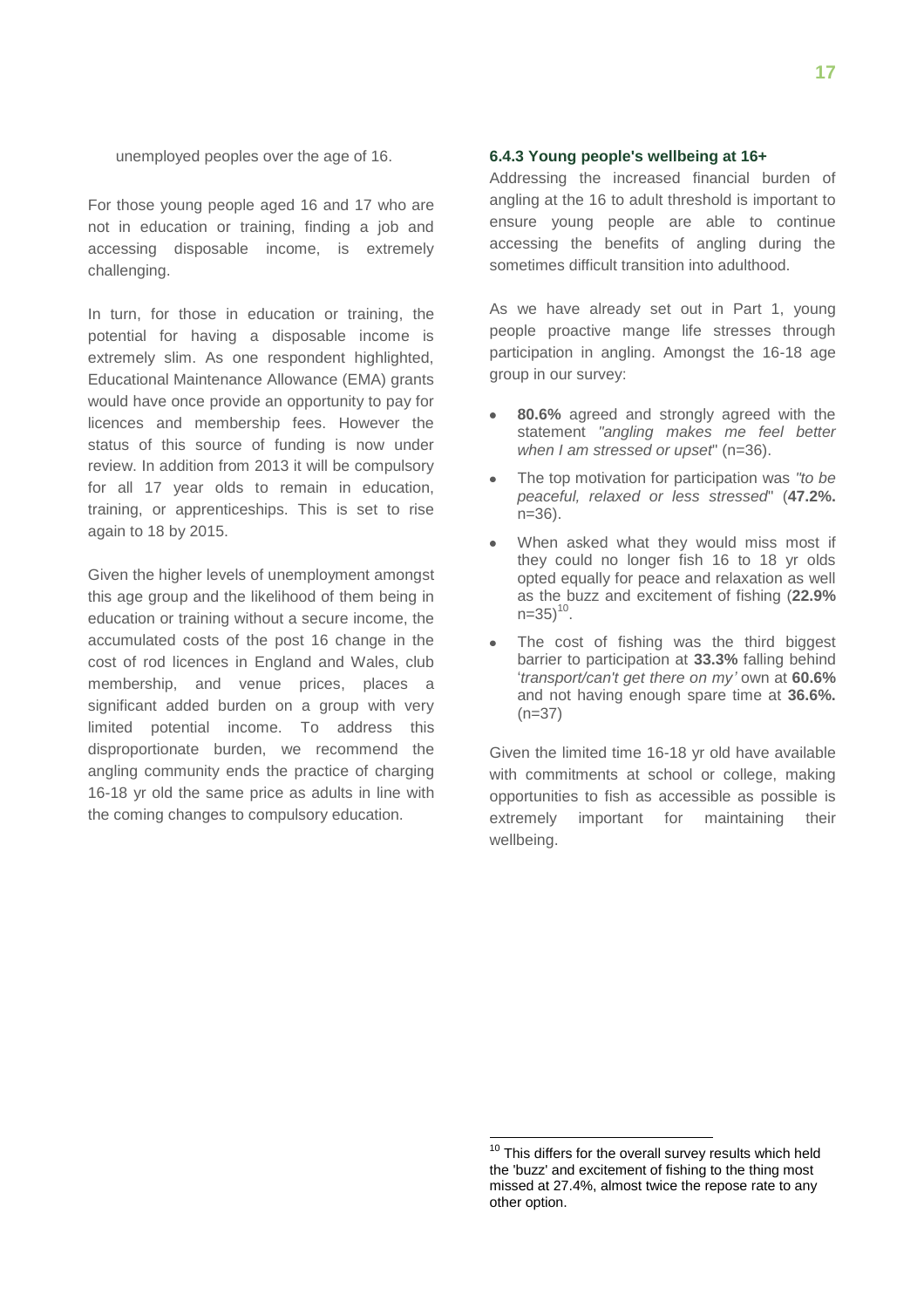#### **7. Bad experiences**

**30.4%** (n=148) of our survey respondents reported having had bad experiences while fishing. The majority of these related to falling in, loosing tackle, hooking fingers or not catching fish. However a few comments should cause reflection on the attitudes young people encounter while fishing and reinforce the need to provide young people with safe and welcoming places to fish.

We asked: *Have you ever had any bad experiences fishing?*

*"Breaking my rod and people not liking you because you're young". (Male 15)*

*"The people that fish are friendly but the public can be judgemental, look down their noses at you". (Female 15 )*

*"Down on pier at harbour lots of local lager louts and such. Spoilt trip for me and cousin". (Male 15)*

*"Man started shouting abuse e.g. foul language and slagging me off just because I was catching well and kept having to recast which he didn't like even though the line was clipped and hitting same spot every time". (Male 15)*

*"Got in a fight with 3 people when they threw a few in the lake by a rod". (no age/gender recorded)*

*"Generally the idiots that say you're doing things wrong just because they are doing something differently and they are wrong themselves. I stalk fish on the top and people say that it isn't fishing just because I can catch a good carp out of a water with mainly a few in every 15 minutes or so while they have to wait hours." (Male 13)*

*"Was shot at by four teenagers with an air rifle" (Male 15)*

*"I had an armed policeman come because someone said I was waving a large pair of scissors about. I was using a small pair of nail scissors for cutting the line." (Male 13)*

#### **8. The last word: how to improve young people's fishing experiences**

In our survey we asked: *Do you have any other comments on how to improve young people's fishing experiences?*



In answer to this question young people took the opportunity to stress many of the things already covered: that young people would like more local coaching events, closer venues, more young people fishing and for angling to be cheaper. Some additional comments included:

#### **i) More education and encouragement**

*"I believe the key is education and encouragement. I was fortunate to be a member of several good angling clubs, and a member of The Barbel Society junior section, as well as having my father and friends who helped motivate me to go fishing, however, there are many youngsters out there, who would like to, but are unable to go fishing. More clubs, and groups to promote and offer fishing to children and teenagers would be an extremely positive move, and it can surely only be seen as beneficial to take youths off of the street, and into the countryside." (Male 17)*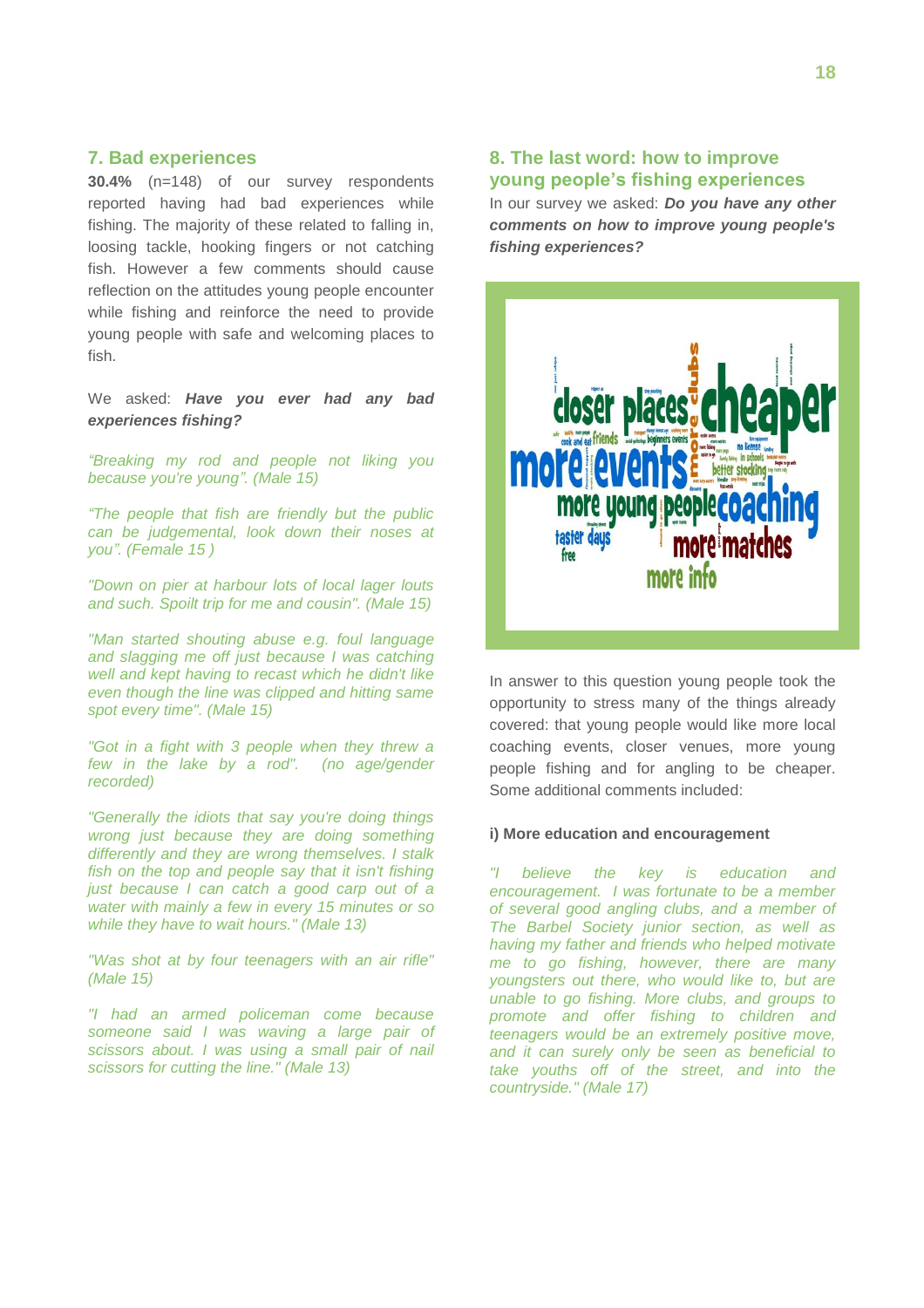#### **ii) More respect of young people**

*"Older anglers treat us with more respect and don't act snotty to us. Because if you treat us with respect we will treat you with respect. And don't be stereotypical to youths, we are not all bad" (Male 15)*

#### **iii) More junior events**

*"Fisheries should have more children's days. Also less pressure, so more spaces so I can use the pegs & fish more". (Male 11)*

*"More events and people your own age in clubs". (Male 15)*

#### **iv) Competitions and structured pathways into angling teams**

*"Make fishing teams more readily open and cheaper for children, prices are to dear in clubs and for tackle" (Male 14)*

*"More competitions & practice for sea fishing". (Female 12)*

#### **v) More fishing in schools**

*"[I would like] Fishing trips in schools and fishing clubs". (Male 10)*

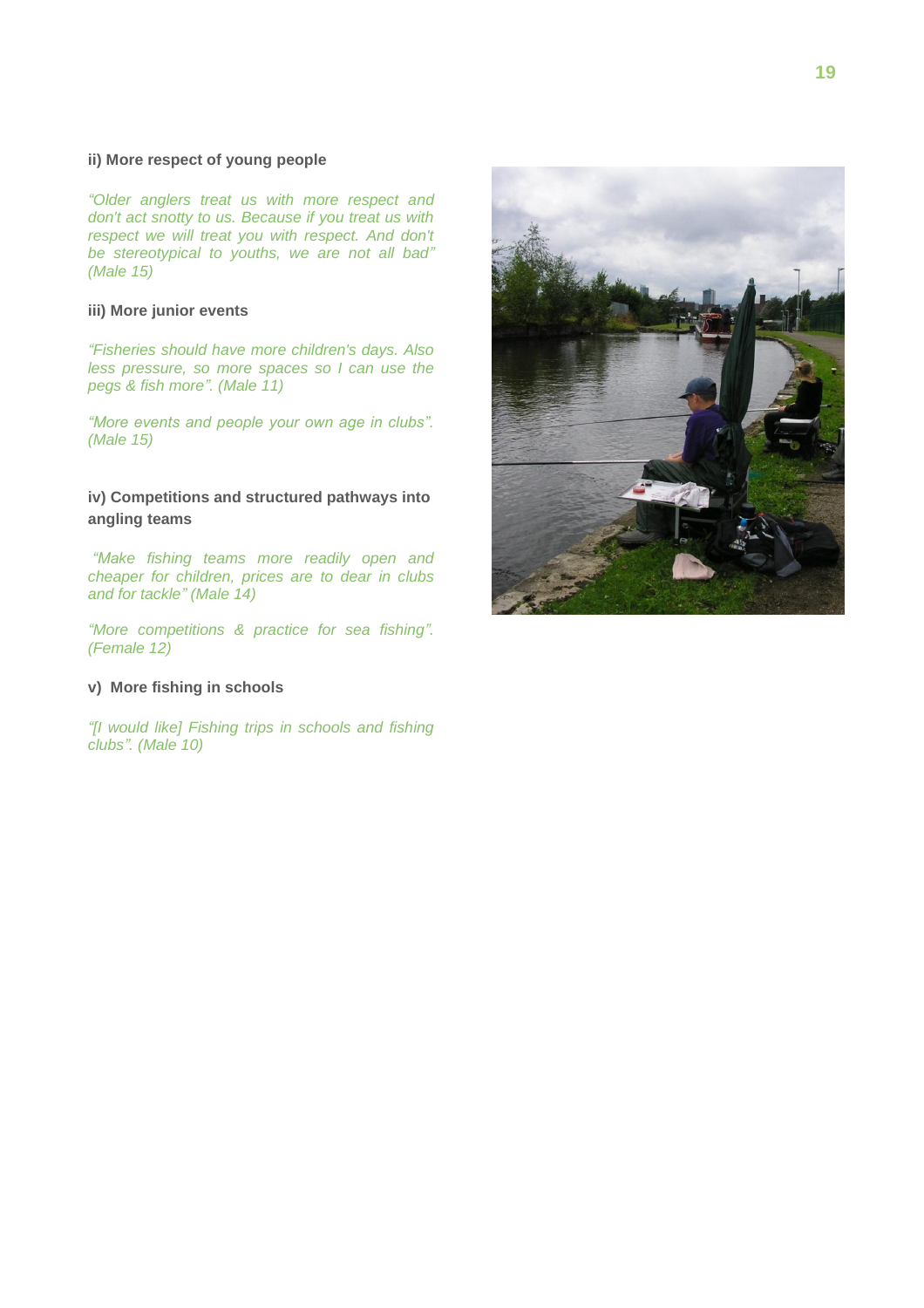#### **9. Summary Conclusions and Recommendations**

Angling plays a significant role in young anglers' proactive stress management and improved wellbeing. It is therefore in the interest of society and not just those wishing to safeguard the future of angling as a sport, that young people are given the opportunities to participate in angling and develop their skills.

This report has highlighted numerous ways to improve young people's angling experiences. The most pressing are:

#### **1. Providing safe, cheap and accessible venues**

Local Authorities, angling clubs and land owners need to re-asses their policies and ask whether more can be done to maximise the resources they hold for the benefit of young people. This should include:

**Opening up suitable park waters, canals and safe stretches of river for the development of free or low cost junior fishing.**

#### **2. Addressing the cost of angling**

Young people tell us is that it is the small, regular costs of angling participation that they struggle most with. The reoccurring cost of bait and day tickets soon add up when participating regularly throughout the holidays. Assisting young people to offset and manage these costs more effectively will help them get the most from what funds they have.

#### **3. Reducing the increased costs for 16-18 yrs**

Given the rising age for compulsory education, and 16-18 yr olds limited means of income, the cumulative effect of price as young people turn 16 can leaves 16-18 yr olds disproportionately shouldering the burden of angling costs across venues, club memberships and EA licences.

**As an example of best practice the Angling Trust has recently made membership free to ages 17 yrs and** 

**under, and introduced a Young Adult membership (ages 18-21) at the reduced rate of £10.**

**We recommend that the angling community follow this example and ends the practice of charging 16-18 yr olds full adult prices. This should be applied across Angling Clubs, Fisheries/Venues, and the Environment Agency Angling Licences. We have provided the EA with our research findings to support this. Such a change would bring significant long term benefits for young people's participation and the sport.**

#### **4. Encouraging more young anglers**

Because angling is very much a social activity for young people, improving young anglers" experiences requires encouraging more young people to participate alongside them. The best way to achieve this is through listening to what young people want. This includes:

- **Having the right angling infrastructure in place by coordinating the development of quality, accessible and affordable local junior angling clubs.**
- **Organising regular open angling events to attract beginners and develop the skills of young people already angling.**
- **Publicising the benefits of angling and the opportunities to get involved to young people and parents outside of the angling community. Plings [\(www.plings.net\)](http://www.plings.net/) offers one way for organisations to do this, but angling also needs to use local media, schools, youth services and other community networks to communicate beyond its own constituency.**
- **Involving young people in the promotion of angling to their peers.**